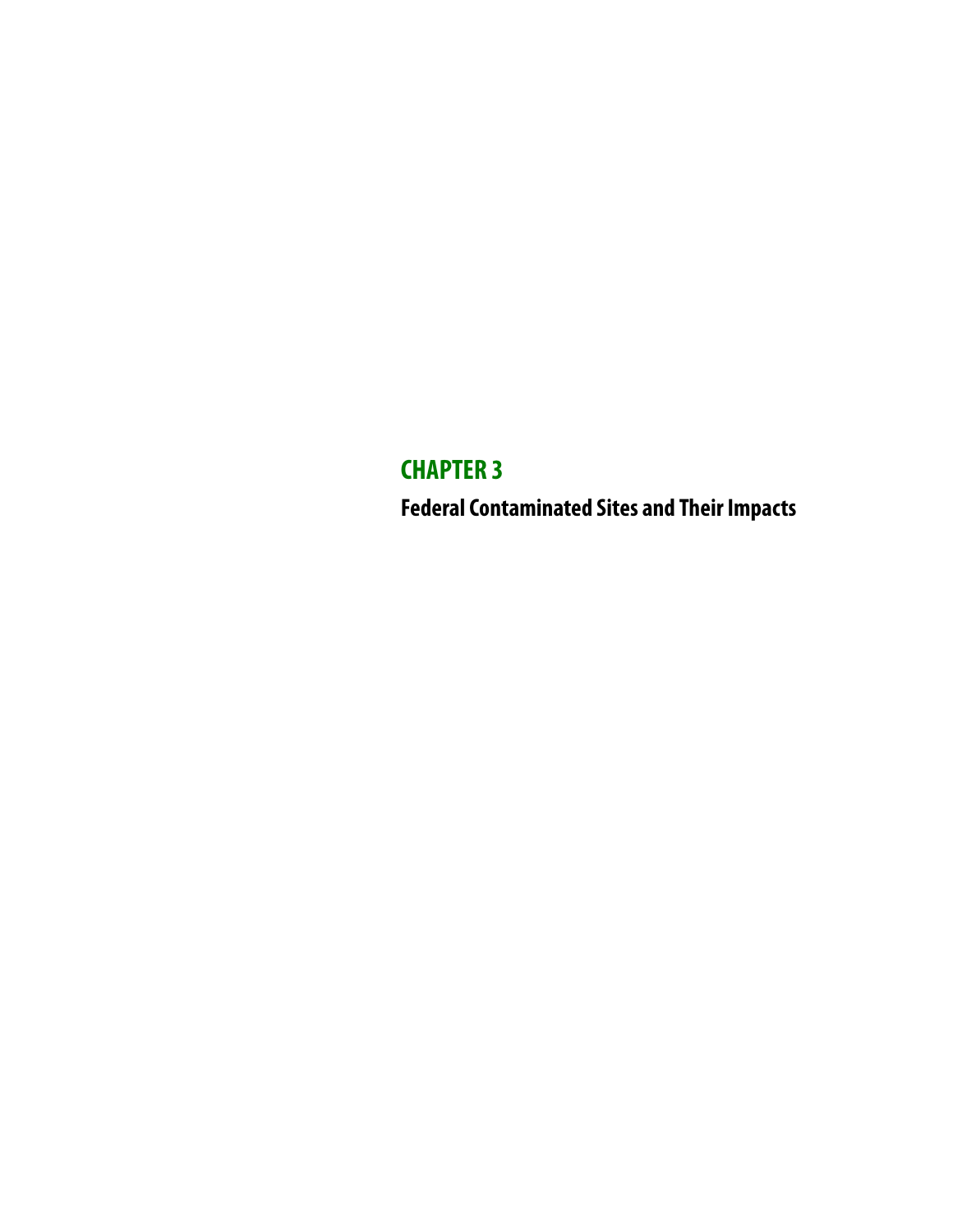The Report is available on our website at www.oag-bvg.gc.ca.

For copies of the Report or other Office of the Auditor General publications, contact

Office of the Auditor General of Canada Distribution Centre 240 Sparks Street Ottawa, Ontario K1A 0G6

Telephone: 613-952-0213, ext. 5000, or 1-888-761-5953 Fax: 613-943-5485 Hearing impaired only TTY: 613-954-8042 Email: distribution@oag-bvg.gc.ca

*Ce document est également publié en français.*

© Her Majesty the Queen in Right of Canada, represented by the Minister of Public Works and Government Services, 2012.

Cat. No. FA1-2/2012-1-3E-PDF ISBN 978-1-100-20544-1 ISSN 1495-0782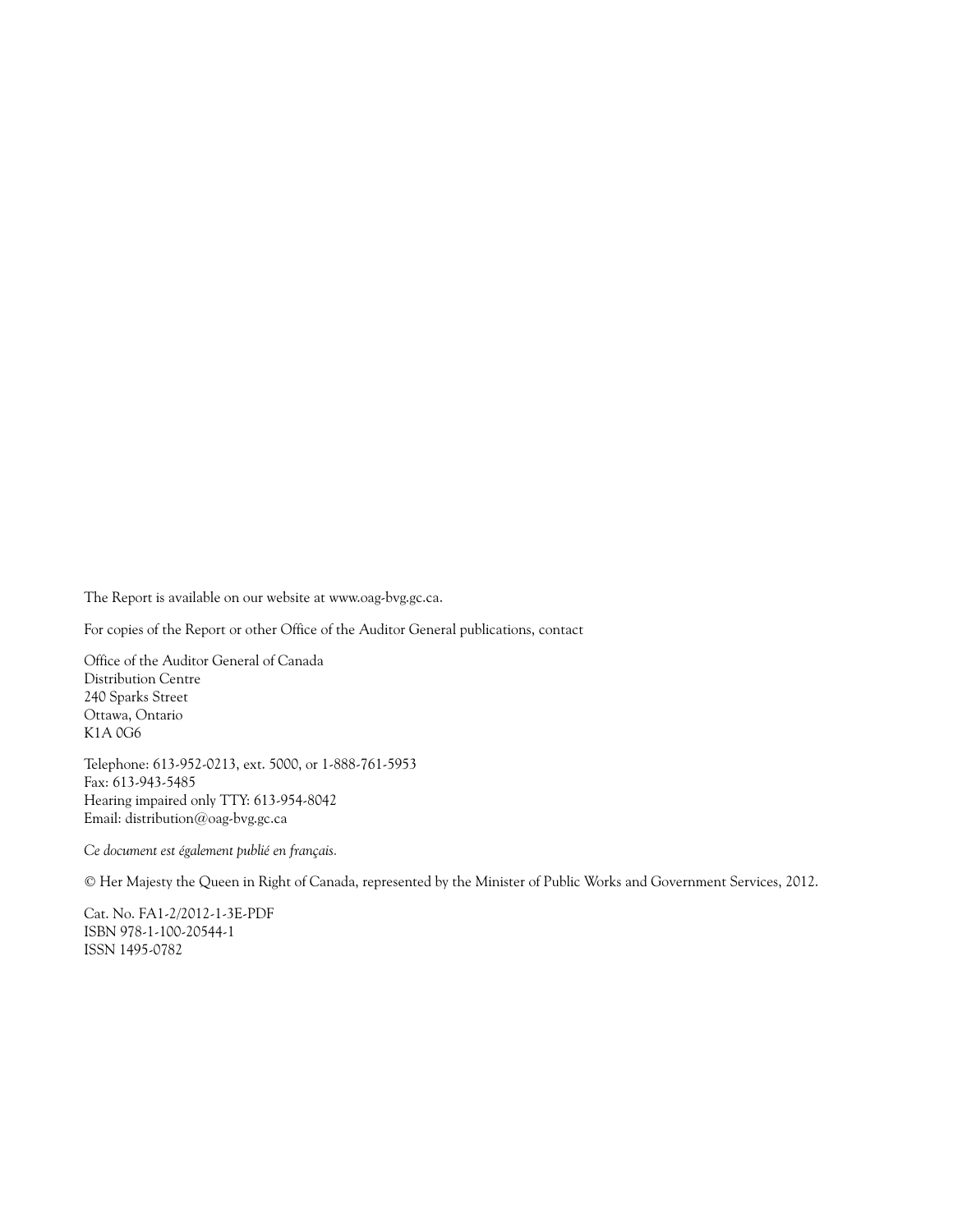# **Table of Contents**

| <b>Main Points</b>                                                                                             | 63 |
|----------------------------------------------------------------------------------------------------------------|----|
| <b>Introduction</b>                                                                                            | 65 |
| Federal contaminated sites                                                                                     | 65 |
| Responsibilities for managing contaminated sites                                                               | 66 |
| Public Accounts and environmental liabilities                                                                  | 68 |
| Previous audit work                                                                                            | 70 |
| Focus of the audit                                                                                             | 71 |
| <b>Observations and Recommendations</b>                                                                        | 71 |
| <b>Environmental risks</b>                                                                                     | 71 |
| A process has been established for assessing risks and prioritizing actions                                    | 71 |
| Contaminated sites can have a significant impact on human health and the environment                           | 74 |
| The full extent of risk to human health and the environment remains unknown                                    | 77 |
| <b>Financial implications</b>                                                                                  | 79 |
| The Federal Contaminated Sites Action Plan program has accelerated activities to address<br>contaminated sites | 79 |
| The full extent of the government's financial exposure is not known                                            | 81 |
| <b>Management and accountability</b>                                                                           | 86 |
| Appropriate management practices are in place, but improvements are needed                                     | 86 |
| Reporting does not adequately disclose the significance and financial impact<br>of environmental concerns      | 89 |
| <b>Subsequent events</b>                                                                                       | 92 |
| <b>Conclusion</b>                                                                                              | 92 |
| <b>About the Audit</b>                                                                                         | 94 |
| <b>Appendix</b>                                                                                                |    |
| List of recommendations                                                                                        | 96 |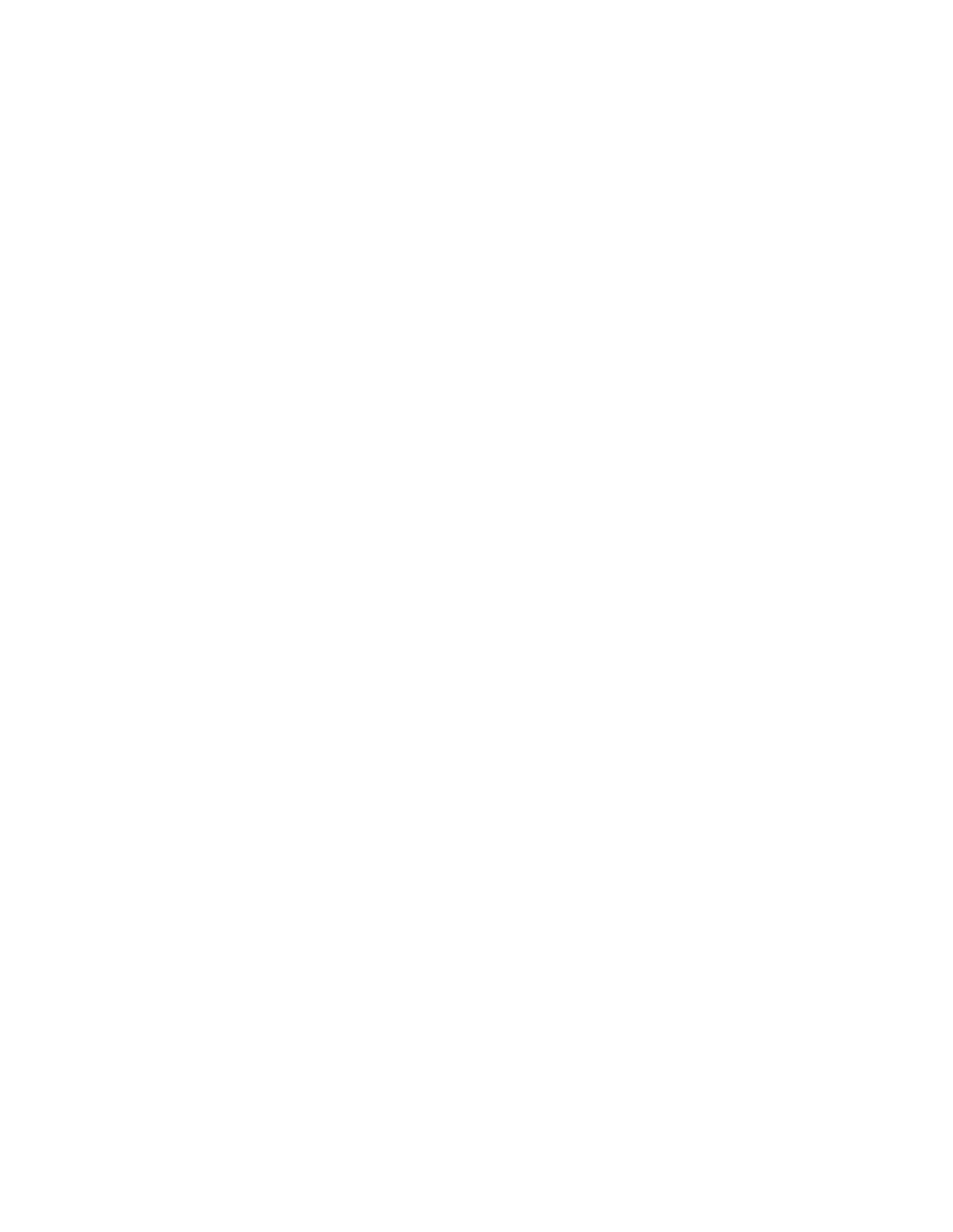# **Federal Contaminated Sites and Their Impacts**

# <span id="page-4-0"></span>**Main Points**

| <b>What we examined</b> | Causes of environmental contamination vary widely, from ongoing<br>pollution to the long-term legacy of abandoned mines, underground oil<br>tanks, and others. Often environmental impacts and their costs to the<br>public purse can still be felt decades after an activity has ended.                                                                                                                                                                                                                                                                                                                                                                                                                                                                                                                                                                |
|-------------------------|---------------------------------------------------------------------------------------------------------------------------------------------------------------------------------------------------------------------------------------------------------------------------------------------------------------------------------------------------------------------------------------------------------------------------------------------------------------------------------------------------------------------------------------------------------------------------------------------------------------------------------------------------------------------------------------------------------------------------------------------------------------------------------------------------------------------------------------------------------|
|                         | In 1989, the federal government and the provinces recognized the<br>importance of remediating contaminated sites in Canada. The Office<br>of the Auditor General first audited federal activities involving federal<br>contaminated sites in 1995, when only a few thousand sites had been<br>identified. By March 2011, the government had identified around<br>22,000 sites of suspected or actual contamination in the Federal<br>Contaminated Sites Inventory. The inventory includes contaminated<br>sites under federal custodianship as well as non-federal sites for which<br>the government has accepted responsibility. Federal contaminated sites<br>range in size and type from small areas of soil contaminated by spilled<br>fuel to very large abandoned mine sites that are contaminated by heavy<br>metals and other toxic substances. |
|                         | We examined how the federal government manages and reports<br>actions taken to address the contaminated sites in its inventory,<br>including the financial impact of environmental damage arising<br>from them. Audit work for this chapter was substantially completed<br>on 6 March 2012. More details on the conduct of the audit are in<br>About the Audit at the end of this chapter.                                                                                                                                                                                                                                                                                                                                                                                                                                                              |
| Why it's important      | Contaminated sites pose numerous risks to human health and the<br>environment. Thousands of federal contaminated sites exist across<br>Canada in both urban and rural settings. Unless managed properly,<br>contaminated sites can lead to significant contamination of water,<br>soil, and air, which can threaten human health and the environment.<br>They can also result in land being taken out of productive use, and can<br>jeopardize the way of life of those who depend on the land for a living.                                                                                                                                                                                                                                                                                                                                            |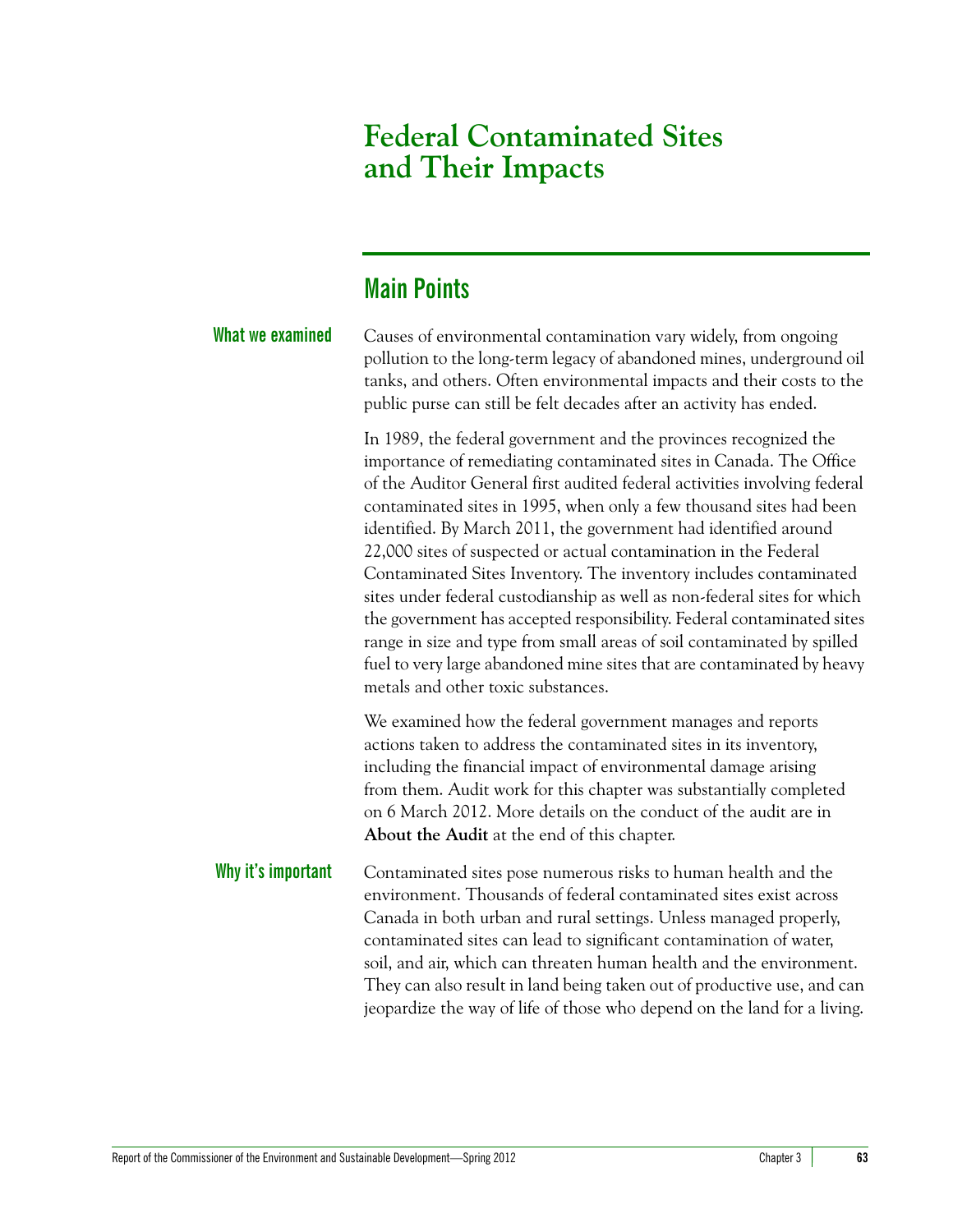- **What we found •** The government has established systems and processes to assess the risks on its individual contaminated sites as well as the current or potential adverse impact of a site on human health and the environment. It also has a process to prioritize sites for action based on the level of concern they pose. However, there is lack of a standard site closure reporting system. At the time of our audit, management was in process of developing a standard site closure tool for sites funded under the Federal Contaminated Sites Action Plan (FCSAP).
	- **•** Action on federal contaminated sites has increased over the past six years under the FCSAP program. Progress has been made with about one third of the total federal inventory of contaminated sites recorded as closed and not requiring further action as of March 2011. However, many sites remain to be remediated, and federal custodians had not begun assessments of about one half of the active sites in the federal inventory as of March 2011. As a consequence, the full extent of risks that federal contaminated sites present to the environment and human health remains unknown as well as the financial exposure of these sites.
	- **•** The government lacked a consolidated plan with clear and measurable expectations for all contaminated sites that identifies what departments with custodial responsibilities for contaminated sites need to accomplish and by when. A performance measurement strategy for the FCSAP program was approved in January 2012 to be implemented over the next few years.
	- **•** As of March 2011, the estimated financial liability for dealing with federal contaminated sites exceeded the amount of dedicated funding remaining under the FCSAP program by about \$500 million. As a result, there is risk that contaminated sites will not be sufficiently addressed.
	- **•** Public transparency can be improved by disclosing what has been accomplished for costs incurred. While about \$1.5 billion has been spent addressing federal contaminated sites, a performance measurement and reporting system does not exist to allow Parliament to determine the value for money of the government's approach to managing all federal contaminated sites.

**The departments have responded.** The departments agree with our recommendations. Their detailed responses follow each recommendation throughout the chapter.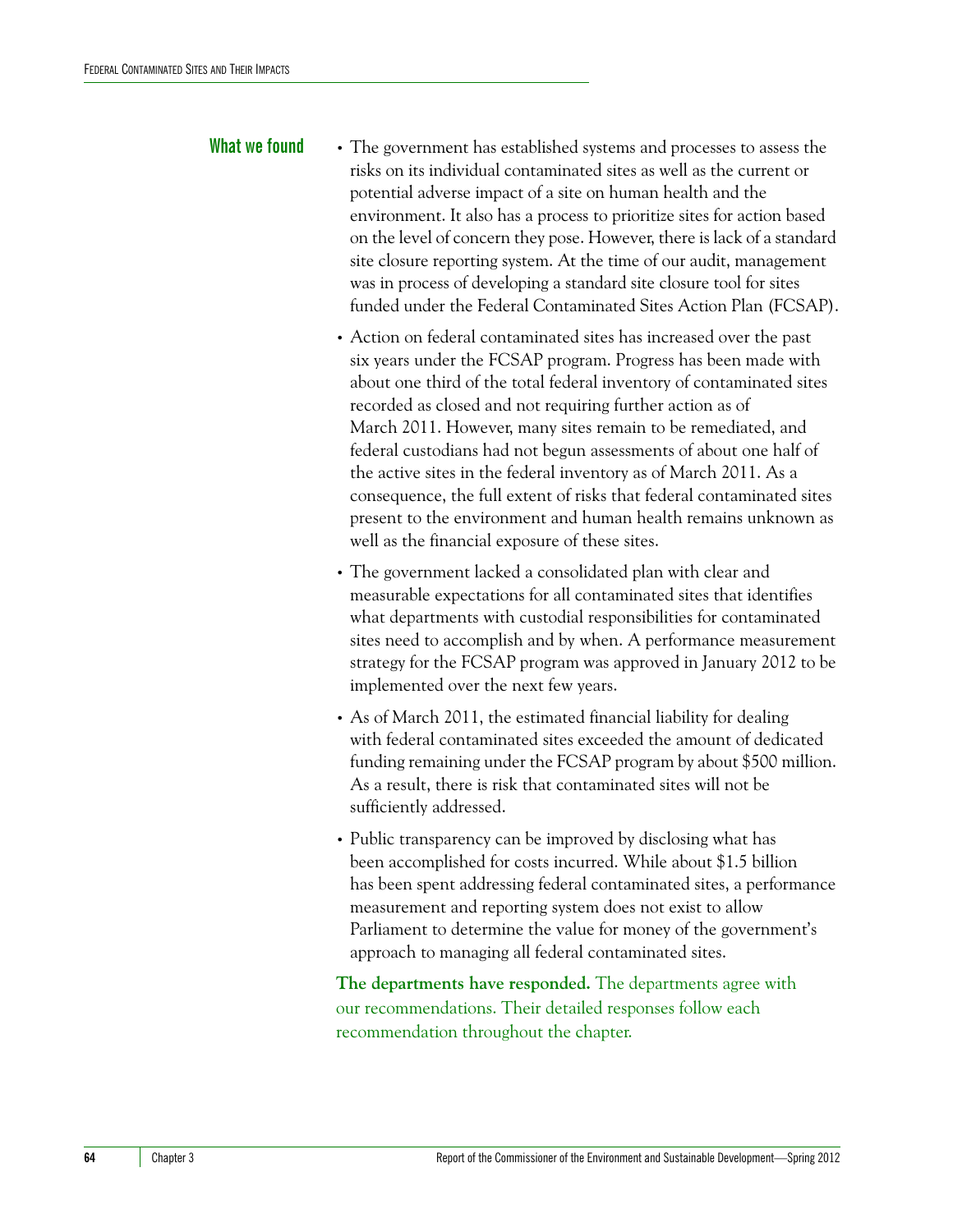# <span id="page-6-0"></span>**Introduction**

# <span id="page-6-1"></span>**Federal contaminated sites**

**3.1** Contaminated sites contain substances that pose, or are likely to pose, a hazard to human health or the environment. More specifically, a contaminated site is one at which substances occur at concentrations above background levels and pose, or are likely to pose, an immediate or long-term hazard to human health or the environment, or exceed the levels specified in policies and regulations. Such sites are found all across Canada, with some in urban settings and others in remote areas.

**3.2** Contaminated sites are a long-standing concern that this Office first reported on in 1995. At that time, the government had identified a few thousand such sites. As of March 2011, about 22,000 actual, suspected, or closed contaminated sites were listed in a federal inventory. Contamination at these sites can affect the integrity of soil, water, and air; may jeopardize the health of people who live or work near these sites; and may harm natural flora and fauna. Contaminants include toxic and hazardous substances, such as petroleum products, heavy metals, and radioactive materials.

**3.3** Beyond the environmental risks associated with these sites, the financial implications they represent to the federal government are significant. Since 2005, the federal government has spent about \$1.5 billion to address the problem.

**3.4** The contaminated sites referred to in this audit are sites that became contaminated due to operations of the federal government, and tenants on federal lands. In thousands of cases, environmental damage took place decades before the government introduced tighter regulations on pollution and toxic substances. Contamination has resulted from a range of activities, including dumping of hazardous waste, spills, leaks from fuel tanks, and improper decommissioning of industrial sites.

**3.5** The federal government is one of the largest landowners in Canada. Its portfolio includes land and natural resources in northern regions of the country along with pockets of land scattered across the country, such as military bases and training areas, airports, ports and harbours, laboratories, and other areas used for federal operations. The federal government also takes responsibility for contaminated sites on Aboriginal reserves.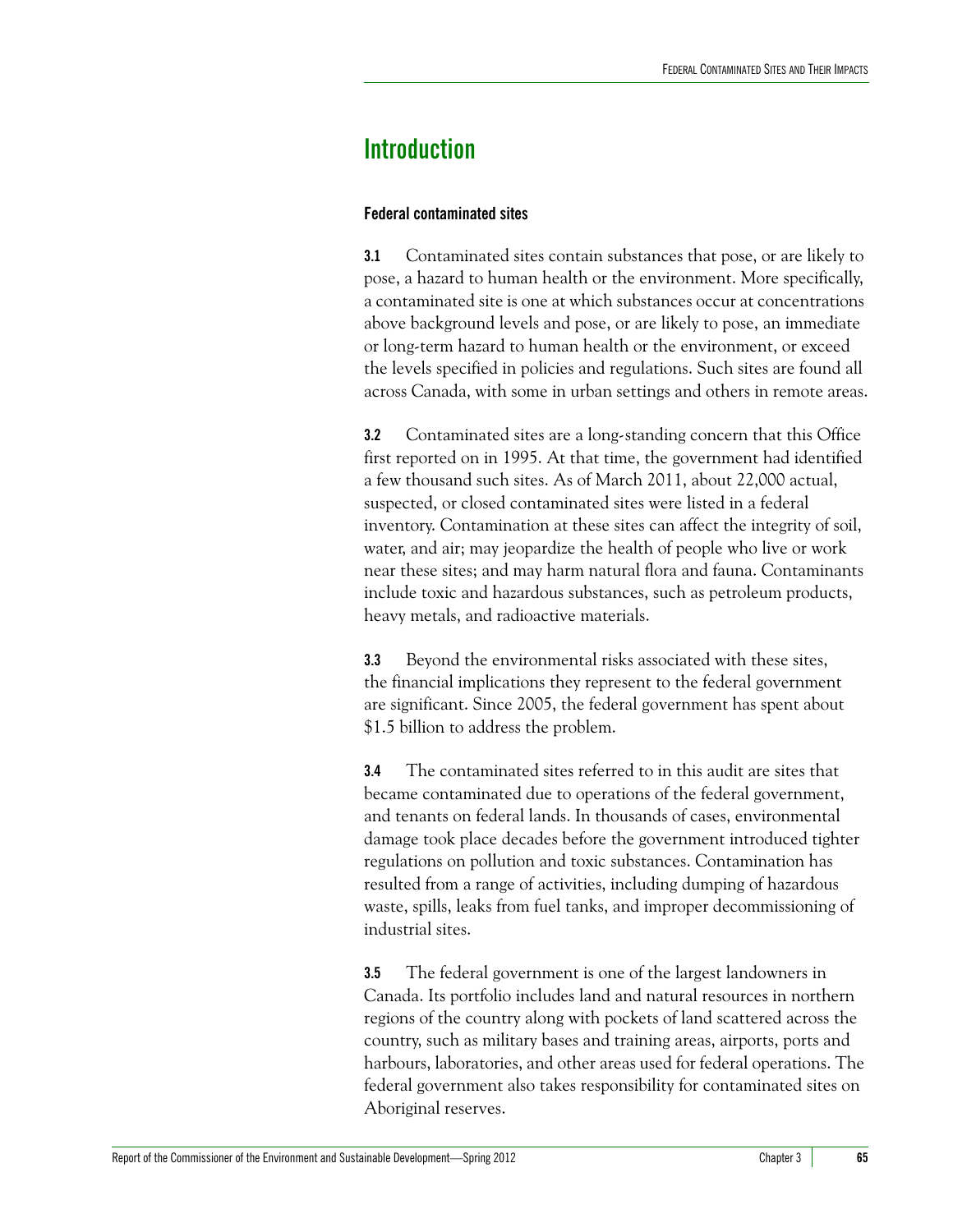**3.6** In some cases, the government inherited contaminated sites from other parties. That is the case in the northern territories, where private mining companies extracted gold and other metals under federal permits. When these mines were abandoned or the owner went bankrupt, the sites, including the liability for remediating them, reverted to the federal government as the landowner.

### <span id="page-7-0"></span>**Responsibilities for managing contaminated sites**

**3.7** Over 20 federal entities are involved in managing contaminated sites across Canada (Exhibit 3.1).

| <b>Organization</b>                                                                                                                                                         | <b>Responsibilities</b>                                                                                                                                                                                                           |
|-----------------------------------------------------------------------------------------------------------------------------------------------------------------------------|-----------------------------------------------------------------------------------------------------------------------------------------------------------------------------------------------------------------------------------|
| <b>Treasury Board of Canada</b>                                                                                                                                             | • Approves policy for the management of real<br>property and approves allocation of approved<br>funding.                                                                                                                          |
| <b>Treasury Board of Canada</b><br><b>Secretariat</b>                                                                                                                       | • Develops and monitors implementation of policy.<br>• Maintains the Federal Contaminated Sites<br>Inventory.<br>• Supports Environment Canada in administering the<br>Federal Contaminated Sites Action Plan (FCSAP)<br>program. |
| <b>Environment Canada</b><br>(FCSAP Secretariat)                                                                                                                            | • Administers and coordinates the FCSAP program<br>across the federal government.                                                                                                                                                 |
| Custodian departments,<br>agencies, and Crown<br>corporations (custodians)                                                                                                  | • Administer property and buildings on federal lands.<br>• Identify, assess, manage, and remediate<br>contaminated sites.<br>• Input and maintain data in the Federal<br>Contaminated Sites Inventory.                            |
| <b>Expert support departments:</b><br>Environment Canada,<br><b>Fisheries and Oceans</b><br>Canada, Public Works and<br><b>Government Services</b><br>Canada, Health Canada | • Provide scientific and technical assistance to<br>custodians.                                                                                                                                                                   |

#### **Exhibit 3.1 Key responsibilities for managing federal contaminated sites**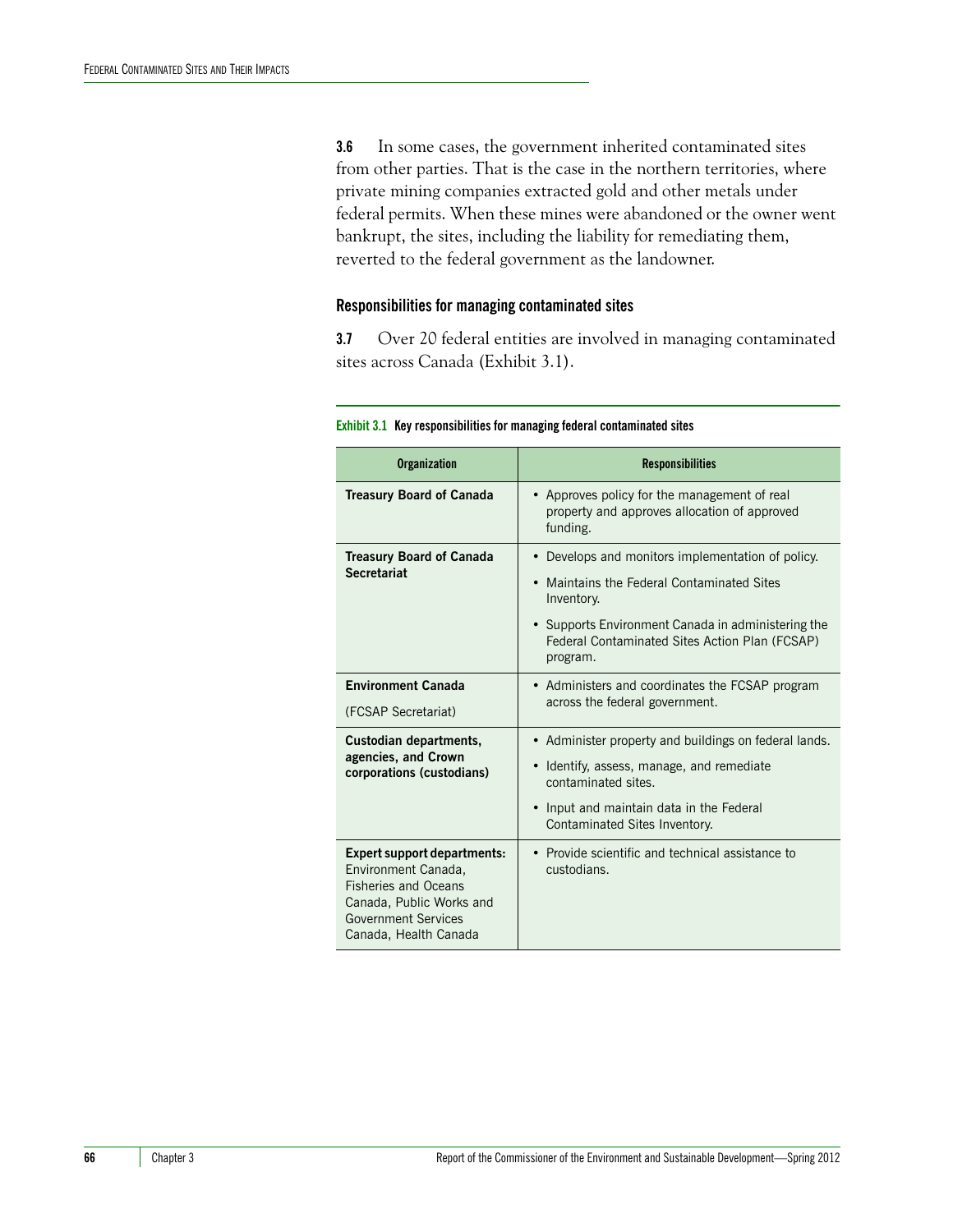**3.8** Departments receive direction through the Treasury Board policy on the management of real property. Under this policy, departments are required to

- **•** assess, classify, and **risk manage** known and suspected contaminated sites to determine the most appropriate and costeffective course of action;
- prioritize sites posing the highest human health and ecological risks;
- **•** manage the activities (including **remediation**) needed for current or intended federal use, guided by standards approved by the Canadian Council of Ministers of the Environment; and
- **•** recover the cost of managing contamination caused by others, when economically feasible.

**3.9** The Treasury Board of Canada Secretariat maintains a database called the Federal Contaminated Sites Inventory. Custodians put data into this inventory, which serves as a record of basic information on sites for which the Government of Canada has accepted responsibility. The inventory includes such information as location of the site, contaminants, quantity of contamination, proximity to human population, and current status of each site. The inventory does not include contaminated sites owned by **enterprise Crown corporations**, other levels of government, or the private sector.

**3.10** For many sites, the entire process from identification to remediation can be done in a relatively short time. However, Environment Canada estimates that about 13 percent of the sites will take 10 or more years to complete the process. This is often the case for larger sites, such as abandoned mines in the northern territories. Some sites might need care and maintenance or monitoring for a few years, for decades, or into perpetuity. Addressing contaminated sites is often a complex task, involving long timelines and major expenditures now and into the future.

## **3.11 The Federal Contaminated Sites Action Plan program.**

In 2005, the federal government created the Federal Contaminated Sites Action Plan (FCSAP) program. This \$3.5 billion, 15-year costsharing program, which Environment Canada administers, assists custodians with the costs of assessing and taking action for higher-risk sites. The program has two key goals: to reduce the risks to human health and the environment from these sites and to reduce the financial liability for known federal contaminated sites by 2020. The program is divided into three phases: Phase I ended in March 2011, Phase II ends in 2016, and Phase III ends in 2020.

**Risk manage**—Select and implement a strategy to control risk, then monitor and evaluate the effectiveness of that strategy. Risk management may include direct remedial actions or other strategies that reduce the probability, intensity, frequency, or duration of the exposure to contamination. This includes warnings, access restriction, or change in land use.

**Remediate**—Improve a contaminated site to prevent, minimize, or mitigate damage to human health or the environment. Remediation involves developing and applying a planned approach that removes, destroys, contains, or otherwise reduces the impact of contaminants.

Source: Contaminated Sites Management Working Group

**Enterprise Crown corporation**—A government-owned entity that is mostly selfsustaining through commercial revenues.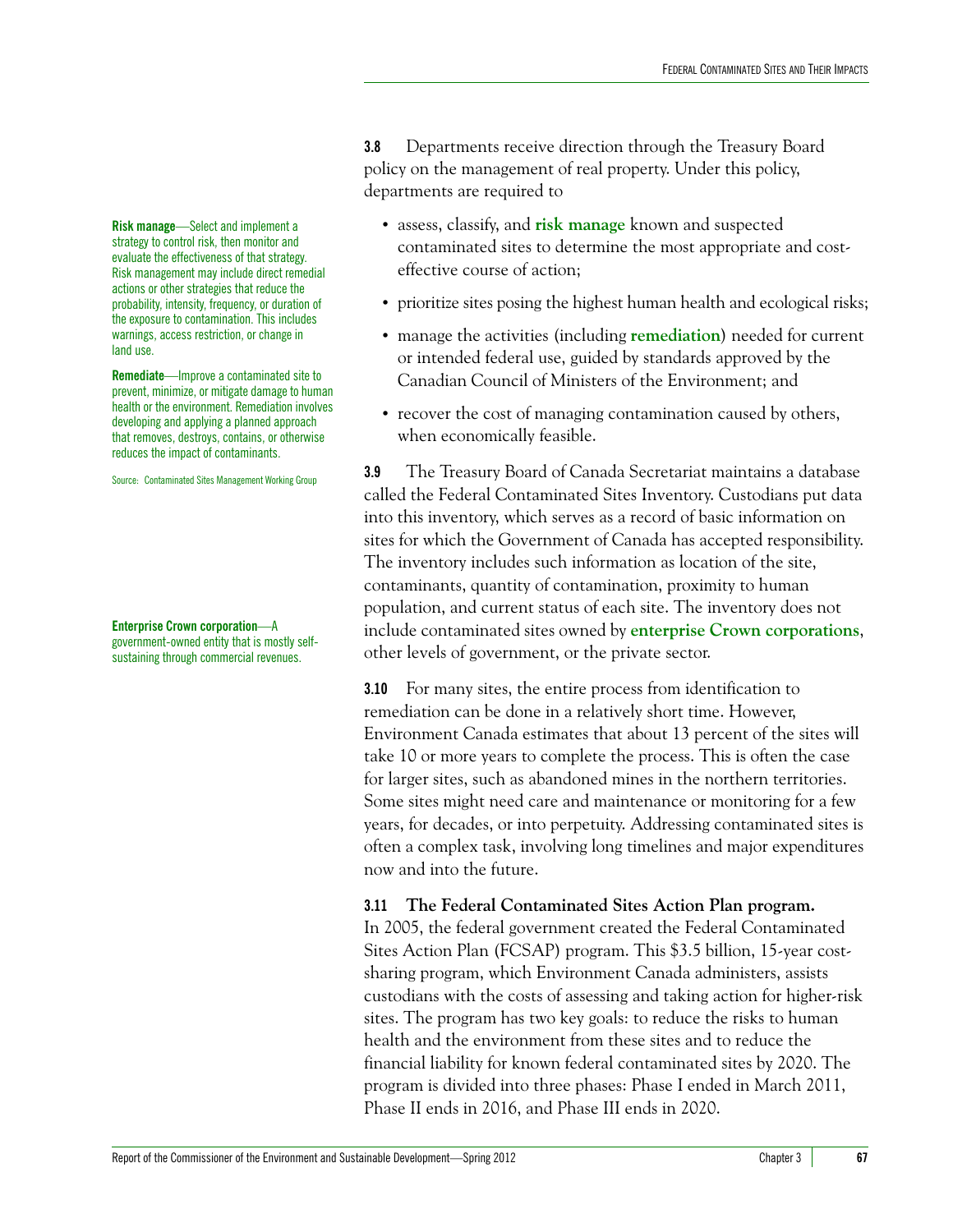**3.12** The FCSAP program financially supports projects in all regions of the country (Exhibit 3.2) that meet certain administrative criteria and technical requirements. Only sites where contamination occurred before 1998 are included. About 8,200 sites received funding under the program. This is just over one third of the total number of sites listed in the federal inventory as at March 2011.

**Exhibit 3.2 Sites funded through the Federal Contaminated Sites Action Plan (FCSAP) are found across the country**



Source: Treasury Board of Canada Secretariat, Federal Contaminated Sites Inventory

### <span id="page-9-0"></span>**Public Accounts and environmental liabilities**

**3.13** As reported in the Public Accounts of Canada, the financial liability to remediate or otherwise risk manage about 2,200 contaminated sites was estimated at \$4.3 billion as of 31 March 2011. This estimate is based on Canadian public sector accounting standards and criteria for recognizing a financial liability. An environmental liability for a site is established when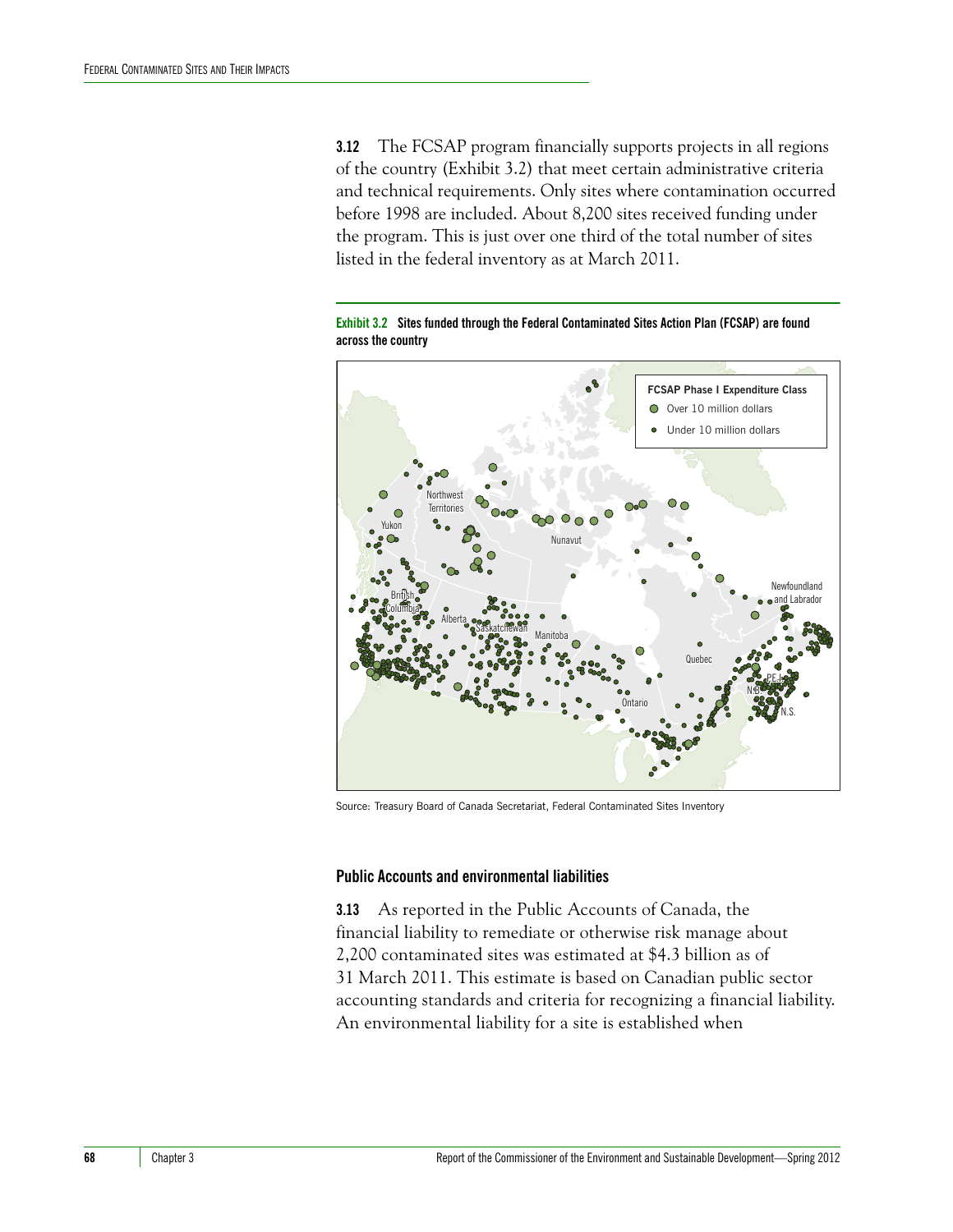contamination occurs, when there is a federal obligation or likely obligation to incur remediation costs, and when a reasonable estimate can be made of the amount involved. The Public Accounts are not intended to report all possible future costs or environmental risks associated with federal contaminated sites, unless accounting criteria are met. Exhibit 3.3 shows the composition of recorded environmental financial liabilities.

**3.14** In addition to the FCSAP program, there are three other major initiatives that address contaminated sites or facilities for which the federal government has accepted some or all financial responsibility.

- **• Port Hope Area Initiative.** This initiative was approved in 2000 to address historic low-level radioactive waste sites in the Port Hope, Ontario area. The current estimated financial liability for this initiative is \$1.1 billion. These sites are included in the Federal Contaminated Sites Inventory but are not funded by the FCSAP program. They are funded through Natural Resources Canada.
- **• Nuclear Legacy Liabilities Program.** This program was approved in 2006 to address the decommissioning of research facilities, contaminated lands, and radioactive waste of Atomic Energy Canada Limited. The current estimated financial liability of the program is about \$3.3 billion. These facilities are not included in the Federal Contaminated Sites Inventory and are not funded by the FCSAP program. They are funded through Natural Resources Canada.
- **• Shared-Responsibility Contaminated Sites.** These sites are those where the federal government has agreed to share responsibility for the costs to remediate them. They include the Sydney Tar Ponds in Nova Scotia, the Marwell Tar Pit in the Yukon, and the Gunnar uranium mine in Saskatchewan. These sites are not included in the Federal Contaminated Sites Inventory and are not funded by the FCSAP program. Federal contributions are funded through a separate pool of funds of up to \$500 million, approved in 2004.

**3.15** Exhibit 3.3 shows the administrative structure and financial makeup of contaminated sites.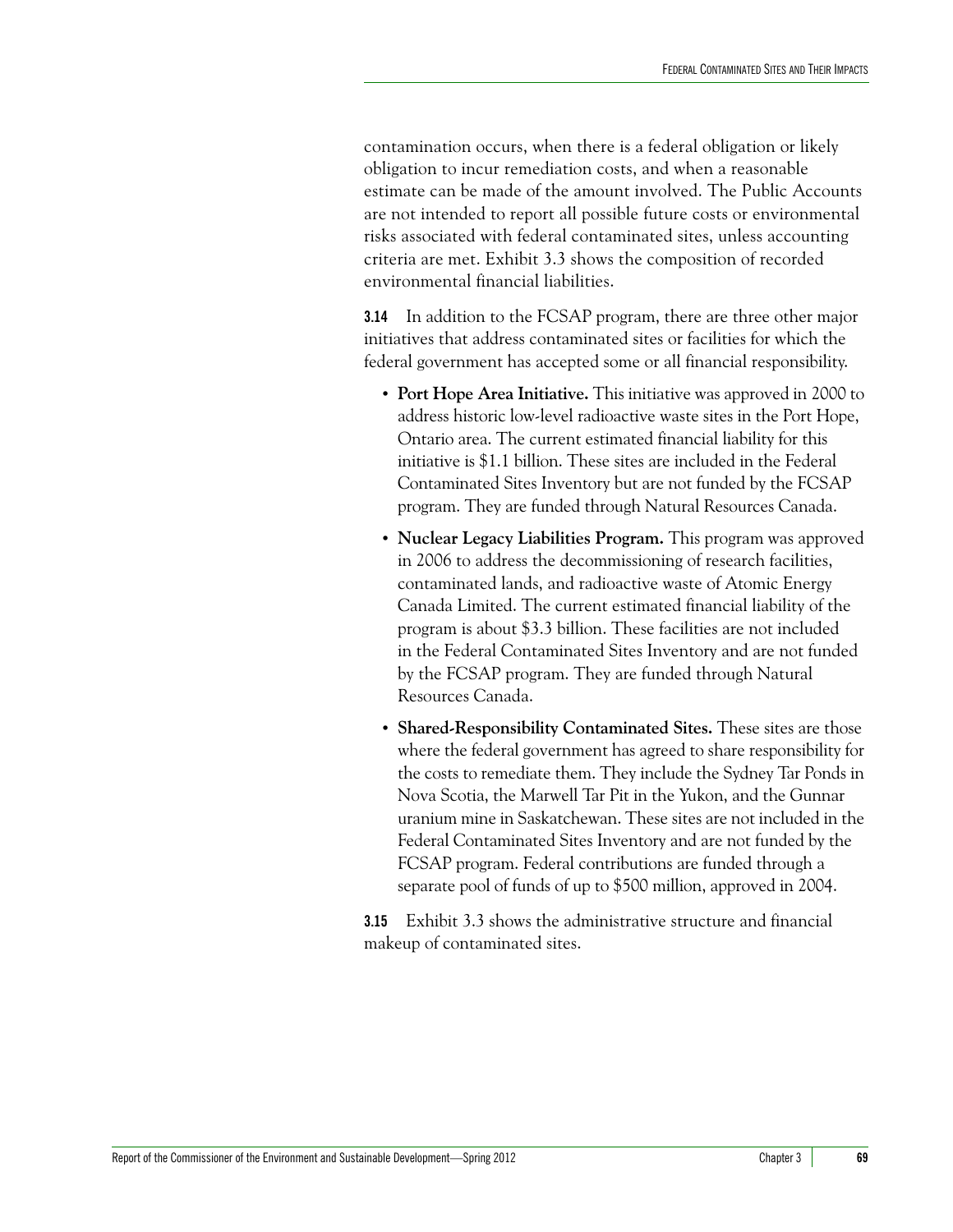| Public Accounts—environmental liabilities as at 31 March 2011            | In billions of dollars |
|--------------------------------------------------------------------------|------------------------|
| <b>Contaminated sites</b>                                                |                        |
| Sites within the Federal Contaminated Sites Inventory                    |                        |
| • Sites in the Federal Contaminated Sites Action Plan<br>(FCSAP) program | \$2.4                  |
| • Port Hope Area Initiative                                              | \$1.1                  |
| • Site liabilities not covered by the FCSAP program                      | \$0.5                  |
| Sites of Crown corporations and a shared site                            | \$0.3                  |
|                                                                          | \$4.3                  |
| Asset restoration                                                        |                        |
| Nuclear Legacy Liabilities Program                                       | \$3.3                  |
| Others                                                                   | \$0.1                  |
|                                                                          | \$3.4                  |
| Total environmental liabilities reported                                 | \$7.7                  |

#### **Exhibit 3.3 Programs and initiatives reported sizeable environmental liabilities**

Source: Public Accounts and Federal Contaminated Sites Inventory

#### <span id="page-11-0"></span>**Previous audit work**

**3.16** Our 2002 October Report of the Commissioner of the Environment and Sustainable Development, Chapter 2, The Legacy of Federal Contaminated Sites, reported on our audit of the management of contaminated sites. In that audit we found that the federal government did not know how many sites it had, the health and environmental risks these sites represented, or the likely cost of cleaning them up. Also, the government was not providing central leadership and an action plan for dealing with higher-risk sites. The audit made several recommendations to address these issues, which were accepted.

**3.17** We conducted a follow-up audit in 2008. In our Status Report of the Commissioner of the Environment and Sustainable Development, Chapter 3, Chemicals Management—Federal Contaminated Sites, we reported that four departments we examined were putting significant effort into managing their contaminated sites. We also noted that the government had allocated \$1.5 billion over five years to deal with its sites. The government had also established the FCSAP program. We concluded that satisfactory progress had been made since 2002.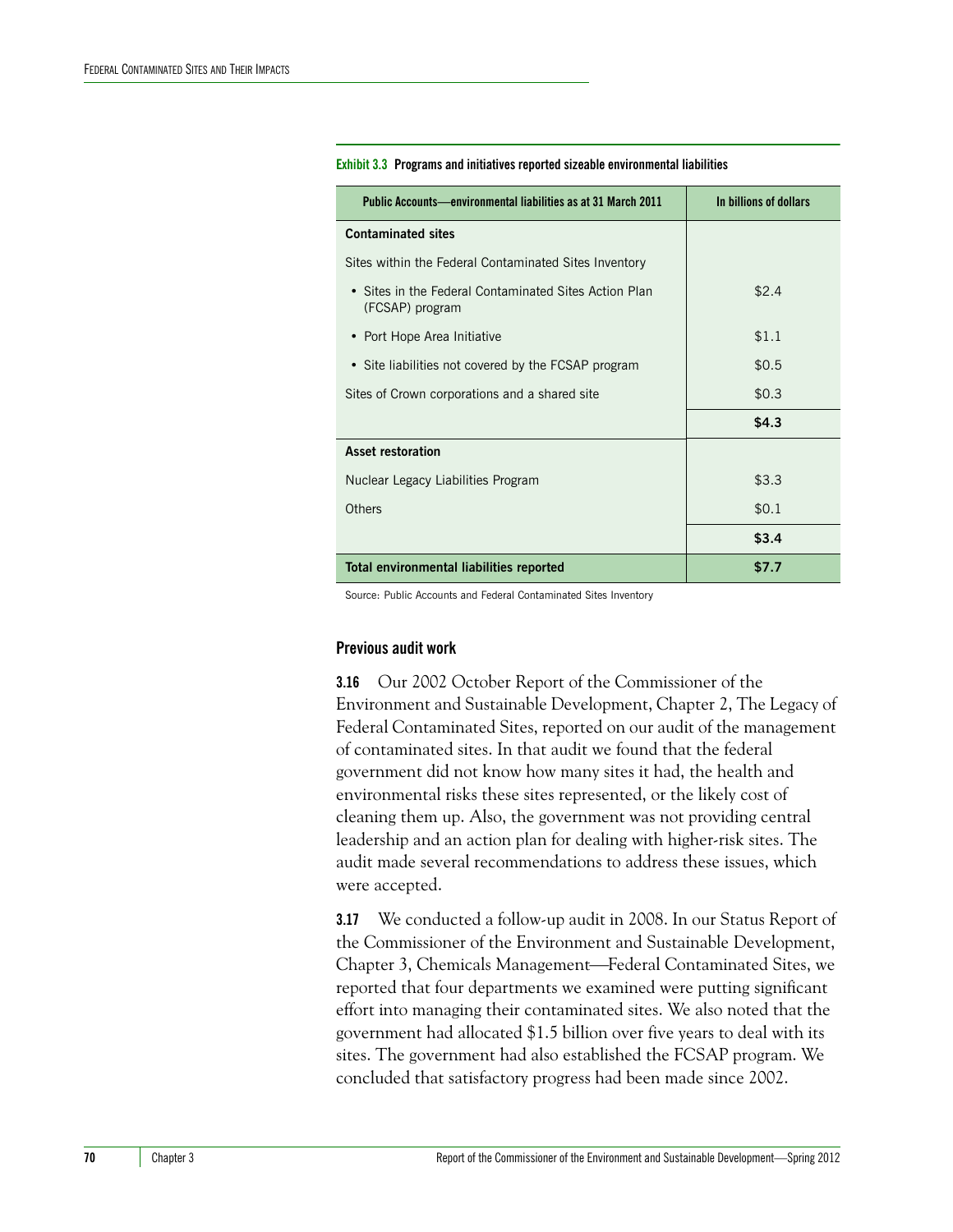# <span id="page-12-0"></span>**Focus of the audit**

**3.18** We examined whether selected federal entities have appropriate systems in place to manage and report the financial impact of environmental damage arising from federal contaminated sites. We examined the data in the Federal Contaminated Sites Inventory and reviewed information provided to Parliament regarding federal contaminated sites.

**3.19** The audit focused on the Federal Contaminated Sites Inventory, including those sites funded by the Federal Contaminated Sites Action Plan program, and on administrative activities within selected custodian departments. The scope of our audit included

- **•** Environment Canada,
- **•** Treasury Board of Canada Secretariat,
- **•** Aboriginal Affairs and Northern Development Canada,
- **•** Fisheries and Oceans Canada, and
- **•** Natural Resources Canada.

**3.20** More details about the audit objective, scope, approach, and criteria are in **About the Audit** at the end of this chapter.

# <span id="page-12-1"></span>**Observations and Recommendations**

<span id="page-12-2"></span>

| <b>Environmental risks</b> | A process has been established for assessing risks and prioritizing actions |
|----------------------------|-----------------------------------------------------------------------------|
|----------------------------|-----------------------------------------------------------------------------|

<span id="page-12-3"></span>**3.21** As part of our audit, we examined whether the government had put in place processes to assess the risks of contaminated sites to human health and the environment.

**3.22** The Treasury Board's Framework for the Management of Risk requires departments to establish effective and transparent risk management practices to help achieve organizational objectives.

**3.23** Effective risk management practices are key to identifying the nature and extent of risk that contaminated sites pose to human health and the environment. Determining risk is an important step in deciding what remediation or risk management actions may be needed, how extensive they should be, and how much they will cost.

**3.24** We found that custodians use a scoring system developed by the Canadian Council of Ministers of the Environment. This Council is made up of environment ministers from the federal, provincial, and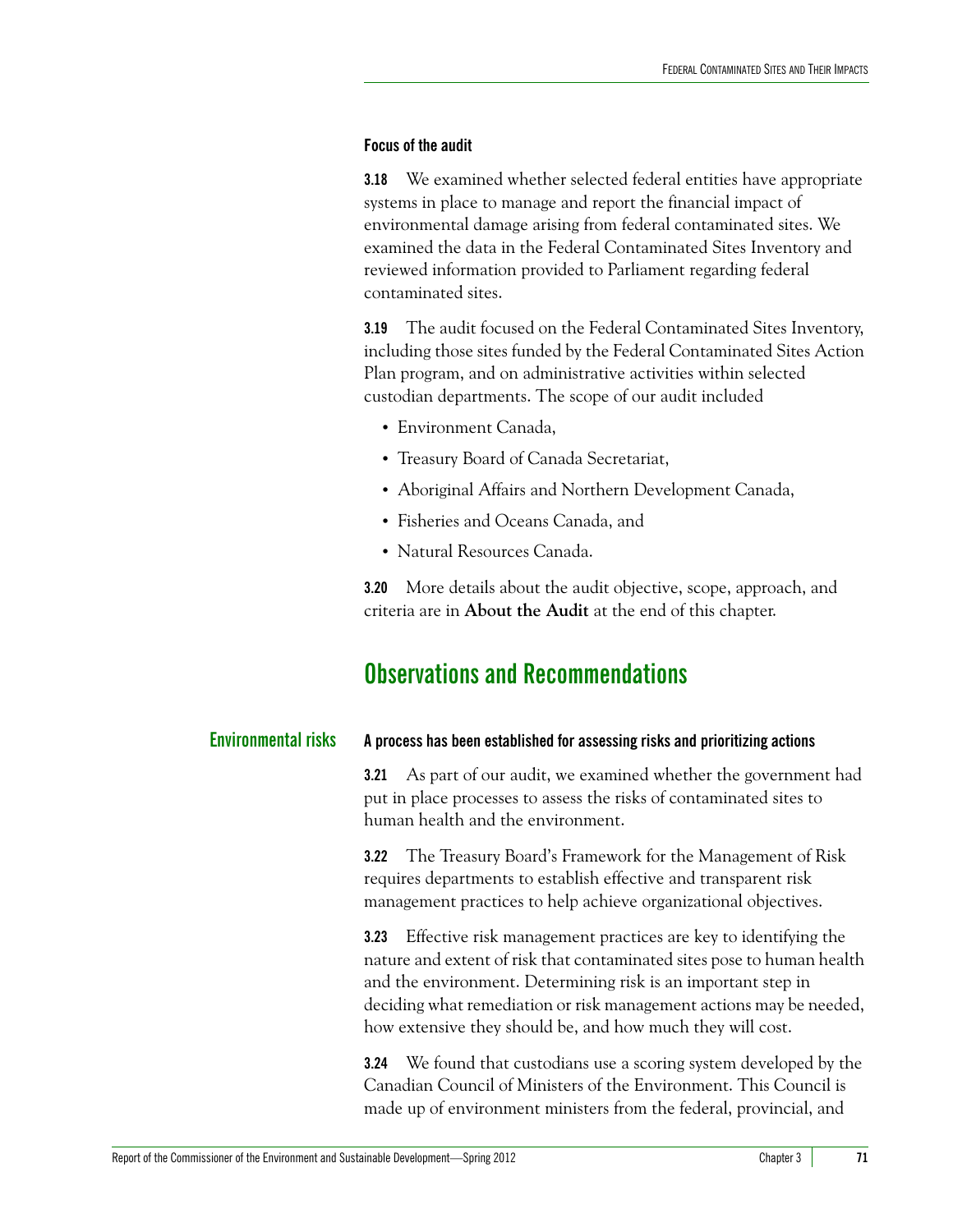territorial governments. The scoring system is designed to evaluate and classify contaminated sites so they can be prioritized for action based on the level of concern they pose (Exhibit 3.4).

**Exhibit 3.4 Contaminated sites are classified based on their level of risk**

| <b>Class 1:</b> Site is rated as high risk with a high priority for action.                                                                                                                             |
|---------------------------------------------------------------------------------------------------------------------------------------------------------------------------------------------------------|
| <b>Class 2:</b> Site is rated as medium risk with a medium priority for action.                                                                                                                         |
| <b>Class 3:</b> Site is rated as low risk. Based on available information, the site is currently<br>not a high concern. Additional investigation may be required to confirm the site<br>classification. |
| <b>Class N:</b> Site is not a priority for action.                                                                                                                                                      |
| <b>Class INS:</b> Insufficient information to classify a site.                                                                                                                                          |
|                                                                                                                                                                                                         |

Source: Canadian Council of Ministers of the Environment

**3.25** Also, the government has a comprehensive 10-step process for addressing contaminated sites (Exhibit 3.5). Custodians are to identify a suspected contaminated site and conduct historical reviews and assessments to find out what kinds of contaminants might be present and the potential risks they may pose. This information is to be used to determine if a suspected site is contaminated, to evaluate and rank sites, and to decide what action should be taken to address the sites. If necessary, a remediation plan or a risk management strategy is developed and implemented.

**3.26** Remediating a site could involve improving the site to prevent, minimize, or mitigate damage by removing, destroying, containing, or otherwise reducing potential exposure to contaminants. It can involve, for example, pumping and treating contaminated groundwater or surface water, excavating soil, as well as containing the damage by covering or encapsulating contaminated areas.

**3.27** In summary, we found that federal entities have mechanisms in place for assessing the risks associated with contaminated sites and establishing priorities.

**3.28** However, a standard tool was not in place for custodians to use when closing a site supported by the Federal Contaminated Sites Action Plan (FCSAP) program. We note that as we were completing our audit, the FCSAP Secretariat of Environment Canada was developing this much-needed tool. The aim of this tool is to validate how appropriate the risk assessment processes and custodian's decisions are and to ensure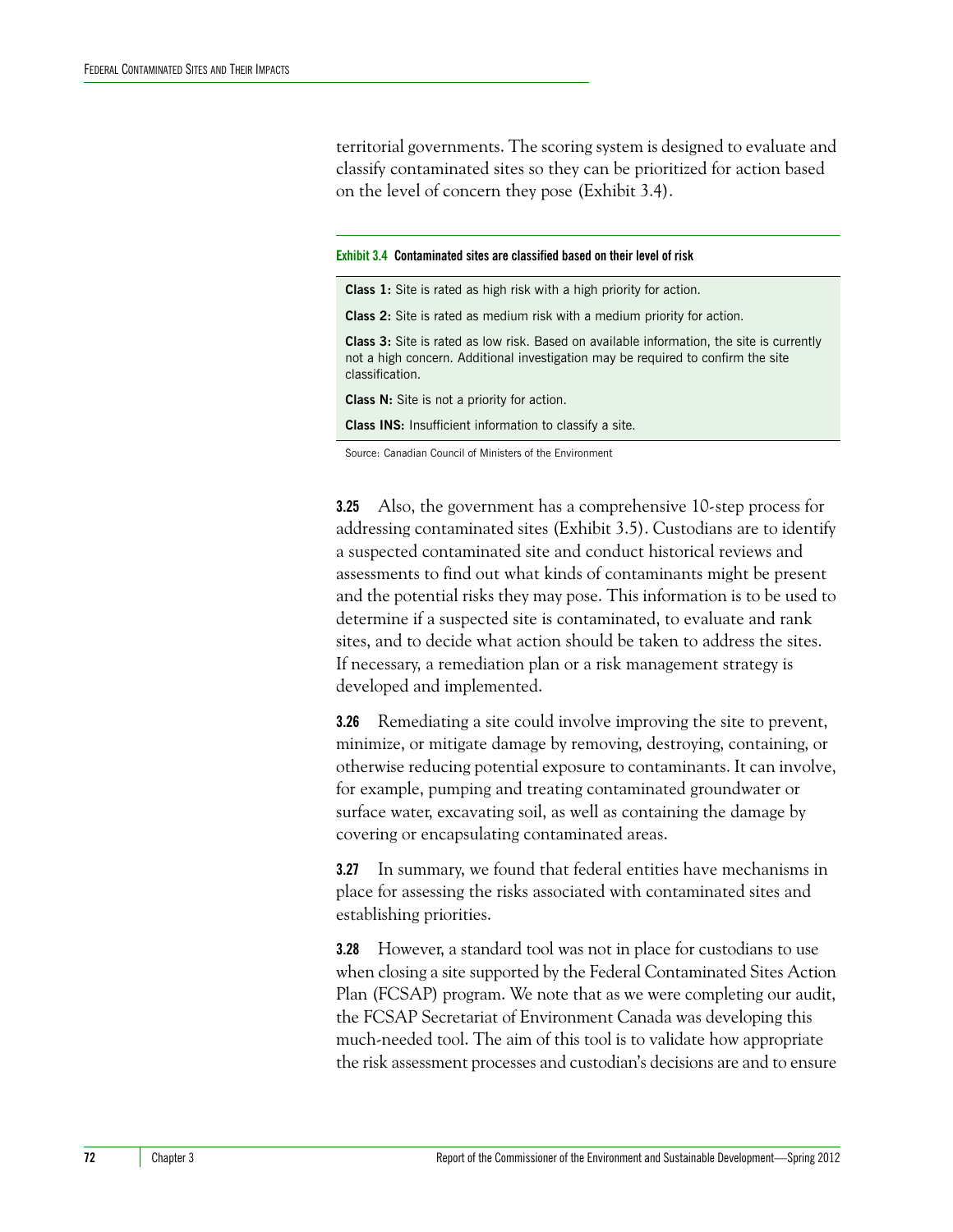that FCSAP-funded sites have met their remediation objectives. The tool will include a consistent set of criteria that must be met in order to close a site. When this tool is in place, it should strengthen the management of federal contaminated sites by providing a complete and consistent method for closing sites.

### **Exhibit 3.5 Addressing a contaminated site involves up to 10 steps**



Note: The steps listed show the complete process for dealing with contaminated sites. In some cases, not all steps will be needed.

Source: Adapted from *A Federal Approach to Contaminated Sites*, Government of Canada, 1999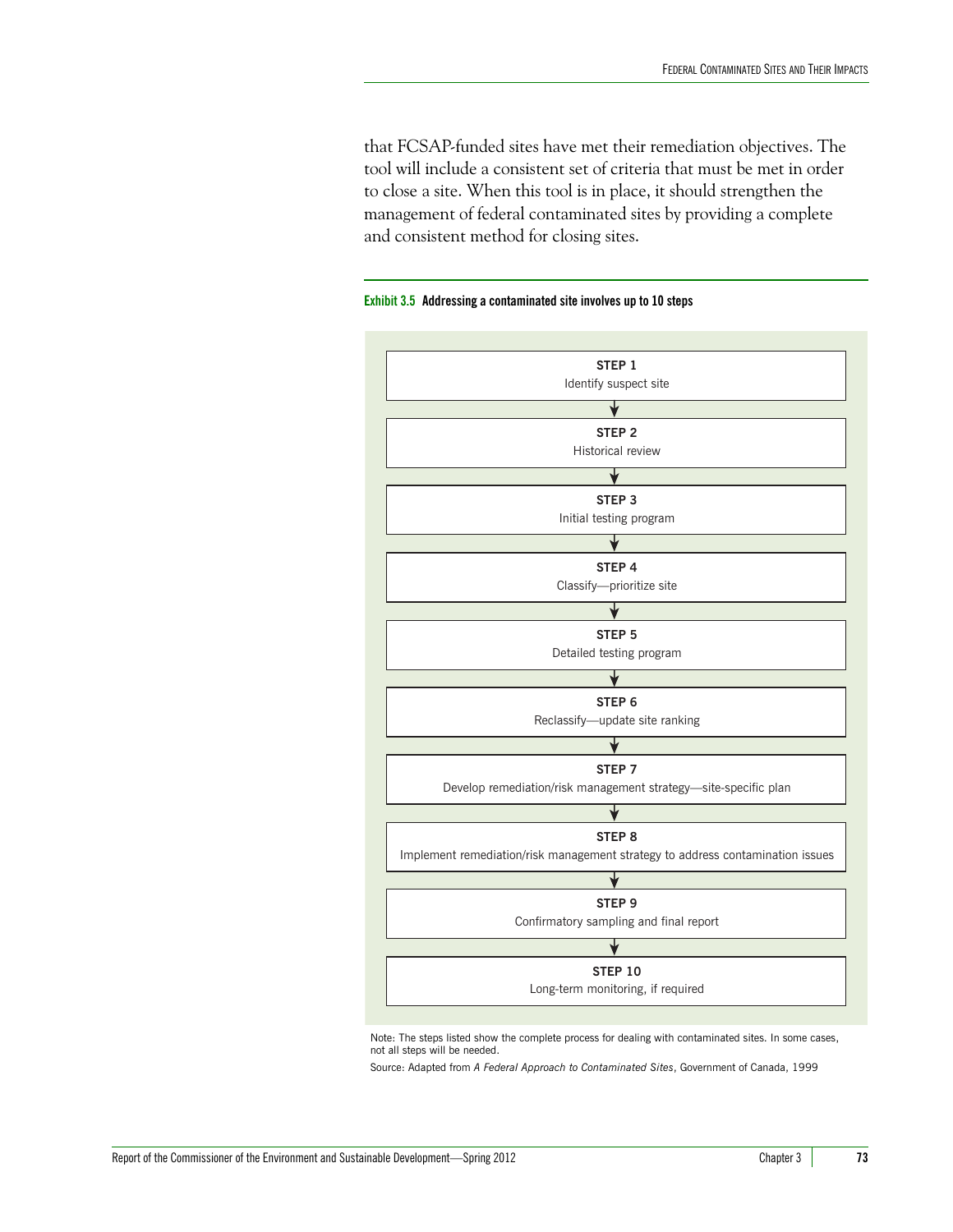# <span id="page-15-0"></span>**Contaminated sites can have a significant impact on human health and the environment**

**3.29** Part of our audit examined the steps custodians were taking to assess the risks that contaminated sites pose to the health of Canadians and to the environment. Unless they are managed properly, contaminated sites can have a negative impact on the surrounding water, soil, and air, and can threaten human health and the environment. These sites can also have economic impacts if land must be taken out of productive use or if contamination limits or prevents land development.

**3.30** The guidance under the government's 10-step process for addressing contaminated sites directs custodians to identify suspected sites, to determine what type of and how much contamination is present, and to decide on the actions needed to remediate the site. Custodial departments must start the process by reviewing historical literature or documentation for a suspected site, conducting interviews, and visiting the site. On-site assessments, such as field studies and the sampling of soil and groundwater or surface water, would follow.

**3.31** Our audit reviewed the FCSAP program and the processes that custodial departments used to manage contaminated sites. We did not visit sites, conduct independent site assessments, or validate whether individual sites in the federal inventory had been properly remediated and closed.

**3.32** Site investigations show that most confirmed sites have soil contamination, which is the result of fuelling activities, spilling, leaking from above ground storage tanks, or dumping of contaminants on the ground. The quality of groundwater and surface water is also often affected. Contaminants can be mobile. They can penetrate soil and migrate into on-site or off-site drinking water sources or be released from bottom sediments in lakes, rivers, and coastal areas. Fumes or dust can emanate from these sites, affecting outdoor and indoor air quality. Many parts of the environment can be affected by a single source at a site. Exhibit 3.6 presents various types of contaminated media.

**3.33** Because contaminants are generally toxic, even small amounts can be a cause for concern. Exhibit 3.7 sets out the types of contaminants that custodial departments have identified. Contaminants include substances such as trichloroethylene (TCE) or polychlorinated biphenyls (PCBs), which are listed as toxic substances under the *Canadian Environmental Protection Act*, *1999*. Many sites are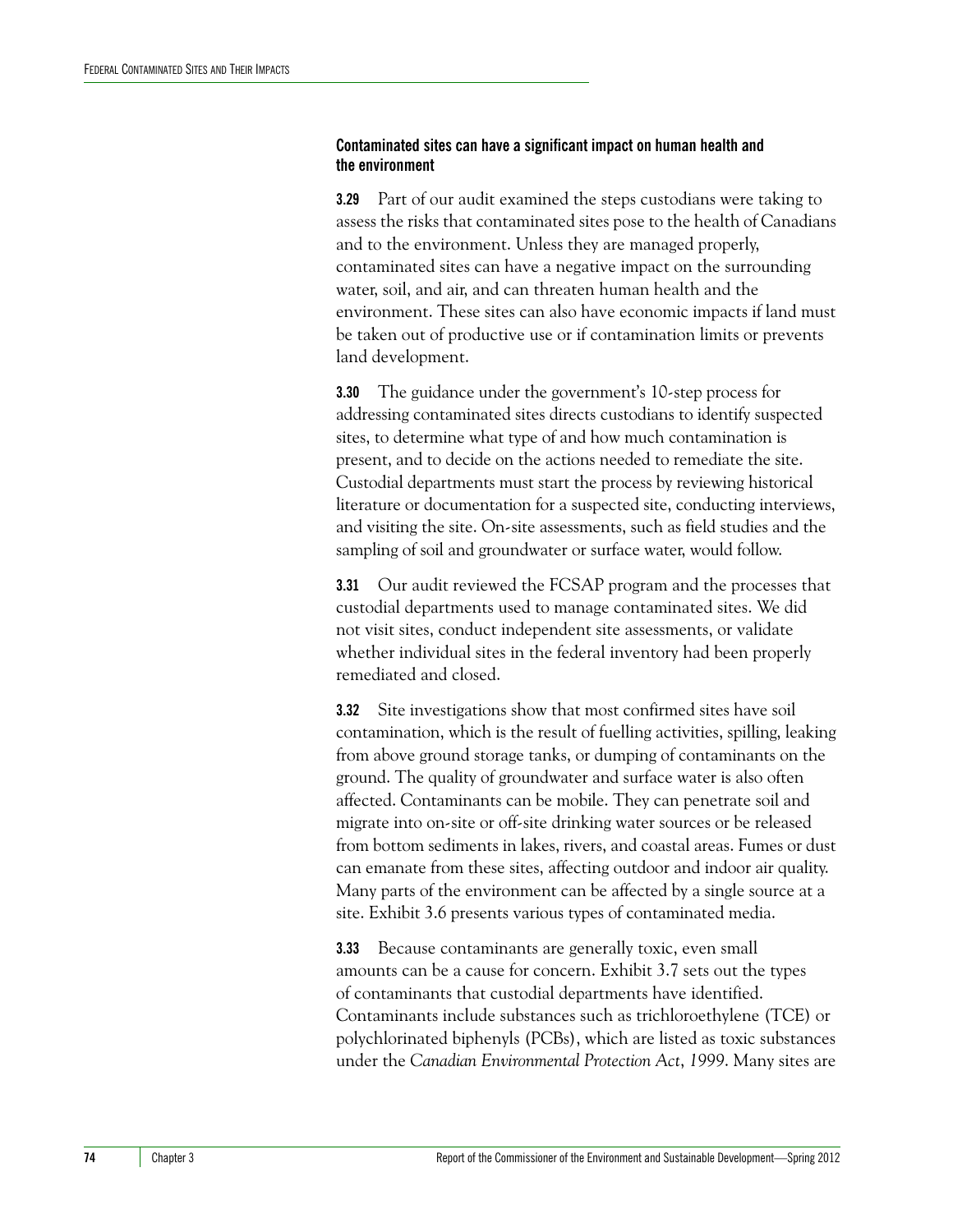contaminated with metals such as lead and arsenic, or by diesel fuel and other petroleum-based products due to spills and leaks during refuelling or because of faulty underground and above ground fuel storage tanks and systems. Radioactive substances are contaminants identified at some sites.

#### **Exhibit 3.6 Soil and water are most affected by contamination**

**Type of contaminated media**



Source: Federal Contaminated Sites Inventory

#### **Exhibit 3.7 Petroleum-based products are the most common type of contaminant**



Source: Federal Contaminated Sites Inventory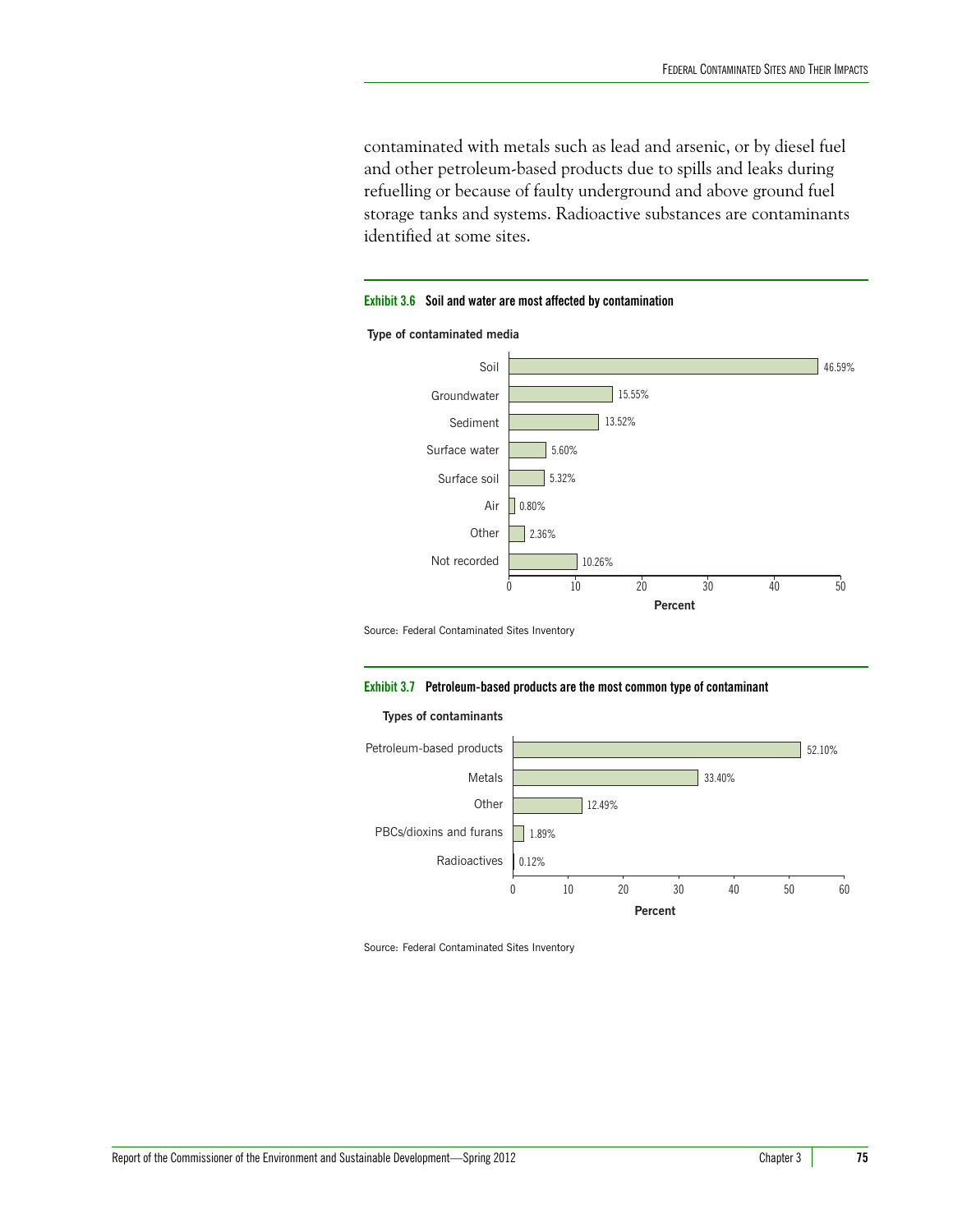**3.34** Exhibit 3.8 sums up two cases that show how even relatively small high-priority sites can have a significant impact on the environment and human health. Some sites can have a profound effect on local communities and their quality of life.

**3.35** The sites described in Exhibit 3.8 are high-priority sites. By definition, high-priority sites are much more likely to have a greater impact on human health and the environment than medium- or lowpriority sites. So far, relatively few active sites (about 5 percent) are classified as high priority.

#### **Exhibit 3.8 Contaminated sites can pose real risks to human health and the natural environment—examples**

| <b>Contaminated site</b>                                     | Risks to human health and the natural environment                                                                                                                                                                                                                                                                                                                                                                                                                                                                                                                                                                                                                                             |
|--------------------------------------------------------------|-----------------------------------------------------------------------------------------------------------------------------------------------------------------------------------------------------------------------------------------------------------------------------------------------------------------------------------------------------------------------------------------------------------------------------------------------------------------------------------------------------------------------------------------------------------------------------------------------------------------------------------------------------------------------------------------------|
|                                                              | Property name and location: Attawapiskat Soil Remediation Project, Ontario                                                                                                                                                                                                                                                                                                                                                                                                                                                                                                                                                                                                                    |
|                                                              | <b>Classification and last step completed:</b> Class 1—high priority for action; completed<br>step 7, remediation strategy.                                                                                                                                                                                                                                                                                                                                                                                                                                                                                                                                                                   |
|                                                              | Custodian: Aboriginal Affairs and Northern Development Canada (AANDC)                                                                                                                                                                                                                                                                                                                                                                                                                                                                                                                                                                                                                         |
| Photo: Aboriginal Affairs and Northern<br>Development Canada | History: The Attawapiskat Soil Remediation project includes the J.R. Nakogee<br>Elementary School, the site of a former water treatment plant and underground fuel<br>supply lines. The site was contaminated in 1979 when 24,450 litres of diesel fuel<br>seeped into the soil and groundwater around the school. In 2000, the school was<br>closed due to health concerns. The students were relocated to large portables, which<br>they are still using today. The school was demolished in 2009.                                                                                                                                                                                          |
|                                                              | <b>Contaminants:</b> Diesel fuel contains toxins such as benzene, toluene, xylene, and other<br>chemicals. Health and safety concerns related to diesel fuel are immediate and long<br>term, including headaches, nausea, and possibly cancer.                                                                                                                                                                                                                                                                                                                                                                                                                                                |
|                                                              | Closure objectives: Since 1997, \$3.6 million has been spent on remediation of the<br>school site. A further \$10.1 million has been approved under AANDC's Federal<br>Contaminated Sites Action Plan (FCSAP) program budget to address the contamination<br>by 2014–15. In 2011, AANDC announced that a new school was to be built on a<br>new site by 2014.                                                                                                                                                                                                                                                                                                                                 |
|                                                              | Property name and location: Victoria Coast Guard Base, Victoria, British Columbia.<br>This location has four contaminated sites.                                                                                                                                                                                                                                                                                                                                                                                                                                                                                                                                                              |
|                                                              | <b>Classification and last step completed:</b> Class 1—high priority for action; completed<br>step 7, remediation strategy.                                                                                                                                                                                                                                                                                                                                                                                                                                                                                                                                                                   |
|                                                              | <b>Custodian: Fisheries and Oceans Canada</b>                                                                                                                                                                                                                                                                                                                                                                                                                                                                                                                                                                                                                                                 |
| Photo: Fisheries and Oceans Canada,<br>Pacific Region        | History: The base covers a 7.26-hectare parcel of land on Shoal Point in Victoria,<br>British Columbia. The site is the Regional Operations Centre for the Canadian Coast<br>Guard's Pacific Region. There are nine buildings on the property, some dating back to<br>the 1970s. The site was previously occupied by various industrial operations. Site<br>assessments identified contamination of about 91,000 cubic metres in soil, sediment,<br>groundwater, and surface water in four areas. The contamination is being addressed by<br>a combination of remediation and risk management measures. About 800 cubic<br>metres is planned for remediation; the rest is to be risk managed. |
|                                                              | <b>Contaminants:</b> Petroleum hydrocarbons (PHCs), polycyclic aromatic hydrocarbons<br>(PAHs), and metals.                                                                                                                                                                                                                                                                                                                                                                                                                                                                                                                                                                                   |
|                                                              | Closure objectives: About \$360,000 has been spent since 2005-06. There will be<br>ongoing risk management, assuming no change in operations.                                                                                                                                                                                                                                                                                                                                                                                                                                                                                                                                                 |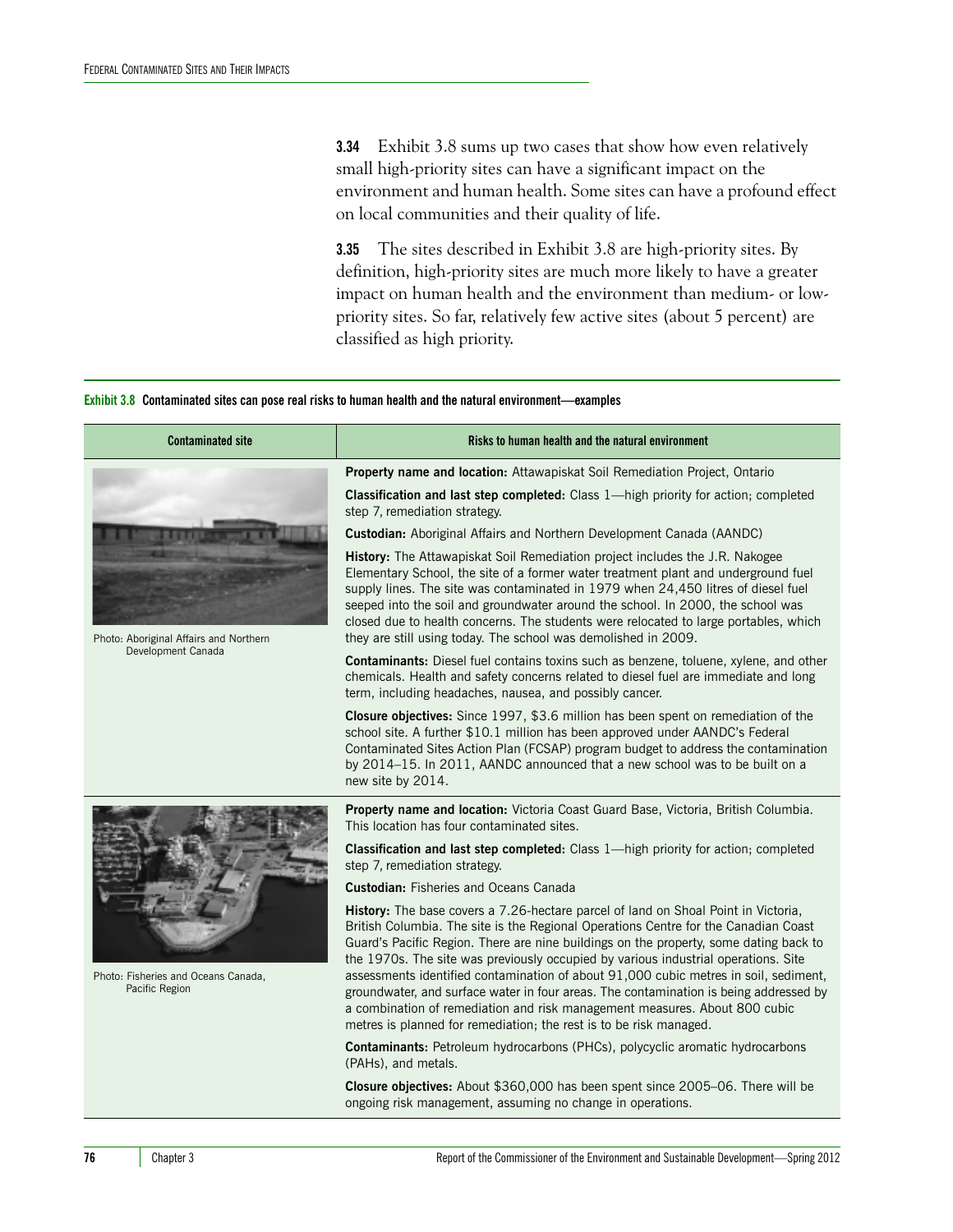# <span id="page-18-0"></span>**The full extent of risk to human health and the environment remains unknown**

**3.36** Custodial departments are responsible for assessing potential contaminated sites to identify the extent of the risks they pose to human health and the environment. By analyzing data from the Federal Contaminated Sites Inventory, we examined the extent to which custodians had fulfilled this responsibility.

**3.37** Since the FCSAP program was introduced, we noted that the number of suspected and contaminated sites that custodians have identified has grown from about 8,500 sites in 2005 to about  $22,000$  sites—of which about  $14,500$  sites were active (not closed) as of March 2011. Identification is important to pinpoint specific sites, to compile a complete list, and to determine the extent of risk to human health and the environment.

**3.38** Our audit analyzed the status and activity of sites listed in the federal inventory as they go through the 10-step process (Exhibit 3.9). Custodians have made progress, thanks to funding from the FCSAP program. However, our analysis shows that as of March 2011, much work remains to be done on active sites if the government is to know the full extent of risks and is to put in place management plans to address the environmental and human health risks linked to contaminated sites:

- **•** About 48 percent of the active sites (6,968) were at step 1 or step 2 of the process: contamination was suspected; a review of historical and current information and a site visit would be expected, but custodians would not have done any physical testing of soil or groundwater yet.
- **•** About 10 percent of active sites were at step 3 of the assessment process: initial field investigations and sampling of soil and groundwater would have been done so custodians could assess what contaminants were present, in what quantities, how they were moving, and who or what could be affected by exposure to them (people, animals, or plants). At this stage, risks have not been fully evaluated, nor has a site necessarily been ranked and classified according to risk.
- **•** Almost 81 percent of active sites have not completed step 6, the point at which risk assessments and site classifications are updated and finalized based on the results of more detailed testing and investigations.

**3.39** Not all contaminated sites will need to go through the entire 10-step process. For example, if a suspected site is found not to be contaminated, it would be closed in the early steps of the 10-step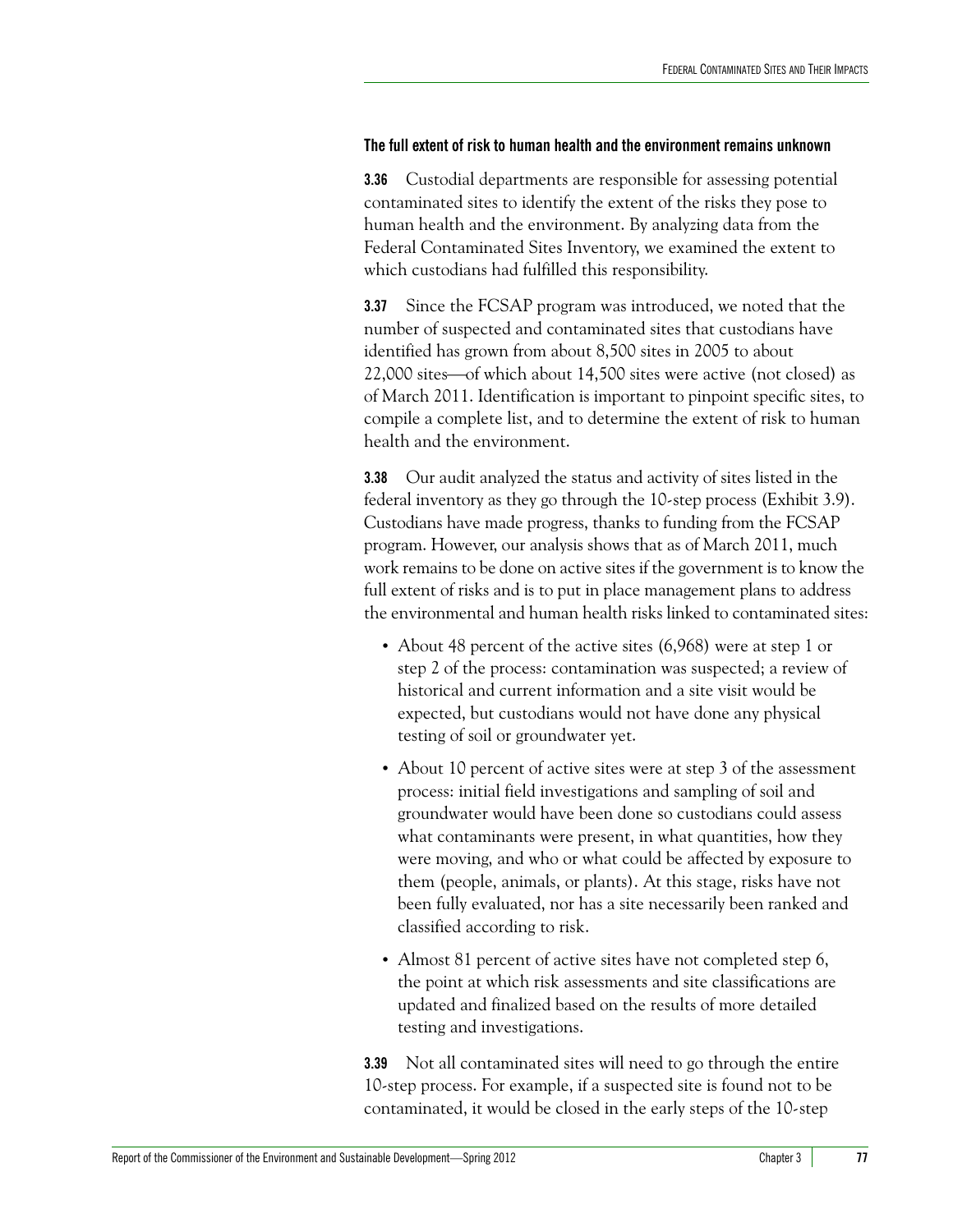process, as it would not require further action. The Treasury Board of Canada Secretariat told us that in the earlier years of the FCSAP program, about one in two assessments (53 percent) resulted in a site being found to be contaminated. More recently, about one in five assessments (19 percent) resulted in such a finding. This shift indicates that custodians were finding that fewer suspected sites were contaminated. The Secretariat also informed us that 45 percent of the sites in the inventory were closed during early steps of the process.

**3.40** In our view, given the number of sites that remain to be assessed, the government cannot know the full extent of potential risks to human health and the environment that federal contaminated sites pose.

| <b>Steps completed</b>                                                                                                                                                          | Total sites at this step | Percentage of active sites |
|---------------------------------------------------------------------------------------------------------------------------------------------------------------------------------|--------------------------|----------------------------|
| Steps 1 and 2-The site is identified as a suspected site. In step 2, do a<br>historical review to identify past activities on the site and potential risks of<br>contamination. | 6,968                    | 47.9%*                     |
| Step 3—Conduct initial testing program. This step involves site visits and<br>some physical assessments of the site and its surroundings, including soil<br>and water testing.  | 1,493                    | $10.3\%*$                  |
| Step 4—Based on the conclusions of the initial assessments, classify the<br>sites as high, medium, or low priority for action.                                                  | 2,382                    | $16.4\%*$                  |
| A preliminary estimate of costs to address the site could be developed<br>at this point.                                                                                        |                          |                            |
| Step 5-Conduct detailed testing program.                                                                                                                                        | 900                      | $6.2\%*$                   |
| Step 6-Update site classification.                                                                                                                                              | 722                      | 5.0%                       |
| Step 7-Develop a remediation and/or risk management strategy.                                                                                                                   | 853                      | 5.9%                       |
| An updated estimate of costs to implement the strategy can<br>be developed at this point.                                                                                       |                          |                            |
| Step 8-Implement the remediation and/or risk management strategy.                                                                                                               | 571                      | 3.9%                       |
| Step 9-Conduct confirmatory sampling and prepare final report.                                                                                                                  | 558                      | 3.8%                       |
| Step 10-Provide long-term monitoring, if required.                                                                                                                              | 91                       | 0.6%                       |
| Total open active sites as of March 2011                                                                                                                                        | 14,538                   | 100%                       |
| Sites with activity in 2010–11, closed during 2010–11                                                                                                                           | 2,372                    |                            |
| Sites with no activity in 2010-11, closed in previous years                                                                                                                     | 5,027                    |                            |
| <b>Total sites closed</b>                                                                                                                                                       | 7,399                    |                            |
| Total sites in the inventory                                                                                                                                                    | 21,937                   |                            |

#### **Exhibit 3.9 Most federal contaminated sites were in the early steps of the 10-step process during the 2010–11 fiscal year**

\* Steps 1 to 5 represent 80.8% of active sites.

Source: Steps from the Federal Approach to Contaminated Sites. Data from the Federal Contaminated Sites Inventory.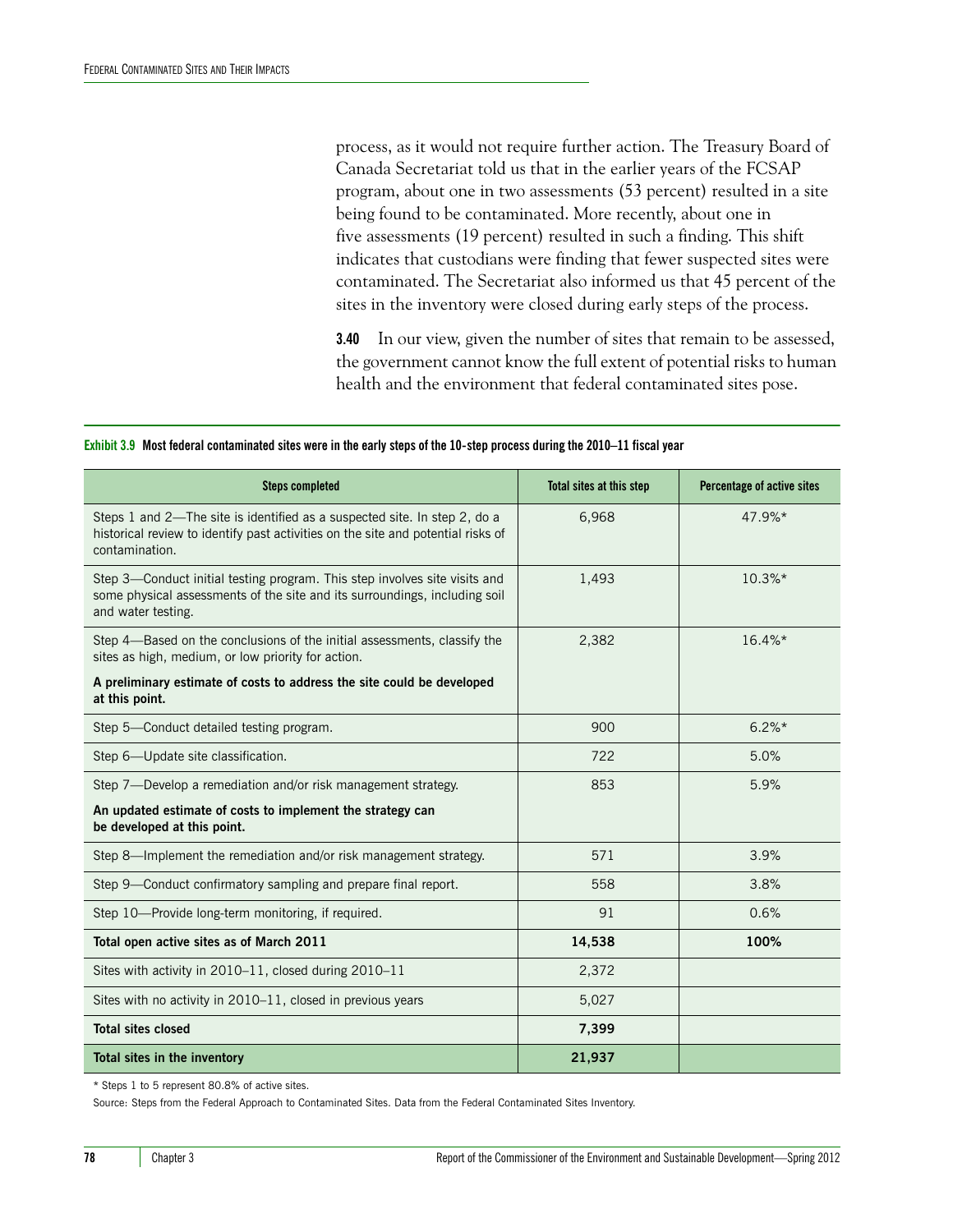**3.41** The Federal Contaminated Sites Inventory is a live database that can change at any time. The data and analysis presented in Exhibit 3.9 represent sites that were active during the 2010–11 fiscal year and that remained open as of March 2011. In total, about 7,400 sites were recorded as closed—about one third of the total federal inventory of about 22,000 sites.

**3.42** A site can be recorded as closed at any of the 10 steps. Closed sites are sites that have been identified as "no further action required"; "closed" does not necessarily mean a site has been remediated. A site can be recorded as closed for several reasons, including that it is not seen to need any further consideration, assessment, or remediation. A closed site can be reopened if more information becomes available. The pace of site closures has been accelerating over recent years.

**3.43** We found that the majority (60 percent) of about 2,370 sites that were active during the 2010–11 fiscal year and then closed at some point during that year were closed at one of the first two steps of the 10-step process. Very few sites (7 percent) were closed at final remediation steps during 2010–11. About 68 percent of the 2,370 sites closed had no priority classification. This means that custodians assessed them as not needing further action or that no federal liability remains on the site. It does not necessarily mean the site has no contamination.

**3.44** The Federal Contaminated Sites Inventory does not clearly indicate why a site has been closed—for example, whether a site has been sufficiently remediated or has been closed because the criteria for contamination were not met or the property had been disposed of. Therefore, transparency is limited concerning how many sites have been satisfactorily remediated or closed for other reasons.

# <span id="page-20-0"></span>**Financial implications The Federal Contaminated Sites Action Plan program has accelerated activities to address contaminated sites**

<span id="page-20-1"></span>**3.45** As part of our audit, we looked at the effect the introduction of the Federal Contaminated Sites Action Plan (FCSAP) program has had on addressing and remediating contaminated sites.

**3.46** As noted, the federal government introduced the FCSAP program in 2005 to provide funding and support federal departments, agencies, and consolidated Crown corporations (collectively called custodians) in managing contaminated sites.

**3.47** Addressing contaminated sites is a complex, time-consuming, and expensive process. In some cases, all 10 steps may be completed within a few years, while on complex sites, assessment to determine the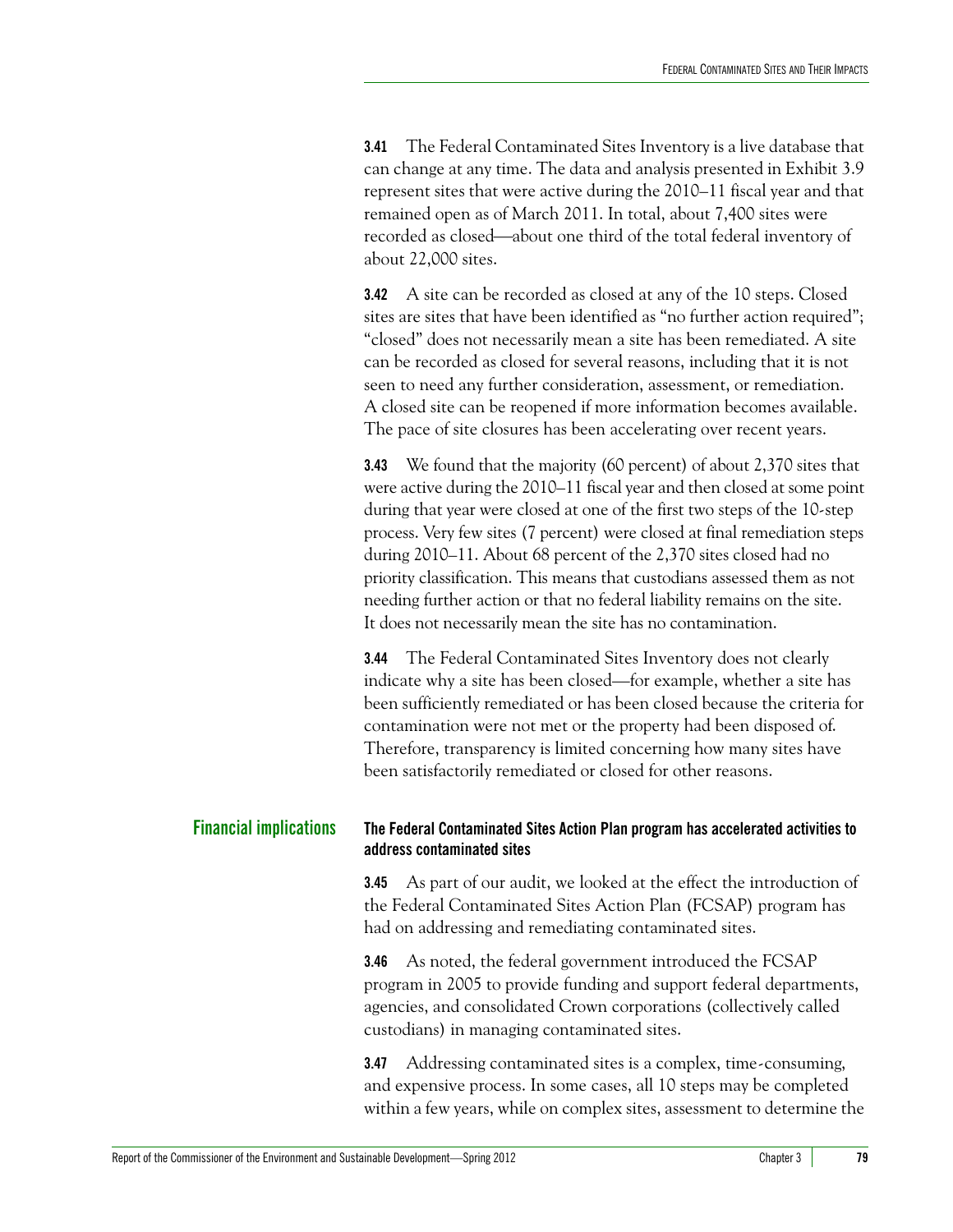nature and extent of the problem can take decades. The need for monitoring or for long-term care and maintenance may vary greatly, from a few years to perpetuity.

**3.48** Since the FCSAP program was introduced in 2005, the federal government has spent about \$1.5 billion on assessing or remediating nearly 10,600 federal contaminated sites, or about half of the sites in the inventory. Under the cost-sharing arrangements of the FCSAP program, it funded about \$1.3 billion or about 90 percent of the spending, including \$245 million from Canada's Economic Action Plan during the 2009–10 and 2010–11 fiscal years. Custodians funded the remaining amount.

**3.49** Much has been accomplished since 2005. Spending under Phase I of the FCSAP program (the first 6 years of a 15-year program), which ended in March 2011, was for assessment and remediation, as well as to determine whether projects were eligible for the program and to provide expert support for reviewing site classifications and proposed remediation strategies. Spending enabled about 6,100 site assessments to be completed. Environment Canada also said that since 2005, about 650 high- and medium-priority sites have been remediated using FCSAP funds. The number of remediated sites is only a fraction of all inventoried sites.

**3.50** These government funds have allowed custodians to move forward with their assessment and remediation of contaminated sites and to solidify their action plans to address sites that need remediation or risk management. Custodians have also been able to refine the cost estimates for carrying out action plans.

**3.51** While progress has been made in addressing federal contaminated sites, environmental and human health risks remain, given the number of contaminated sites still to be addressed. These include 827 high-priority and 2,437 medium-priority active sites. Of the 827 active sites assessed as high priority, 52 percent were recorded as having reached at least step  $7$  of the 10-step process—the point at which a site-specific action plan is to be established. Of the sites assessed as medium priority, about 30 percent had reached the point of having a site-specific action plan. This means a large portion of highpriority sites (48 percent) and medium-priority sites (70 percent) remained to be fully assessed as of March 2011.

**3.52** Moreover, about 7,800 or 54 percent of active federal contaminated sites have yet to be given a priority classification as needing or not needing action due to environmental and human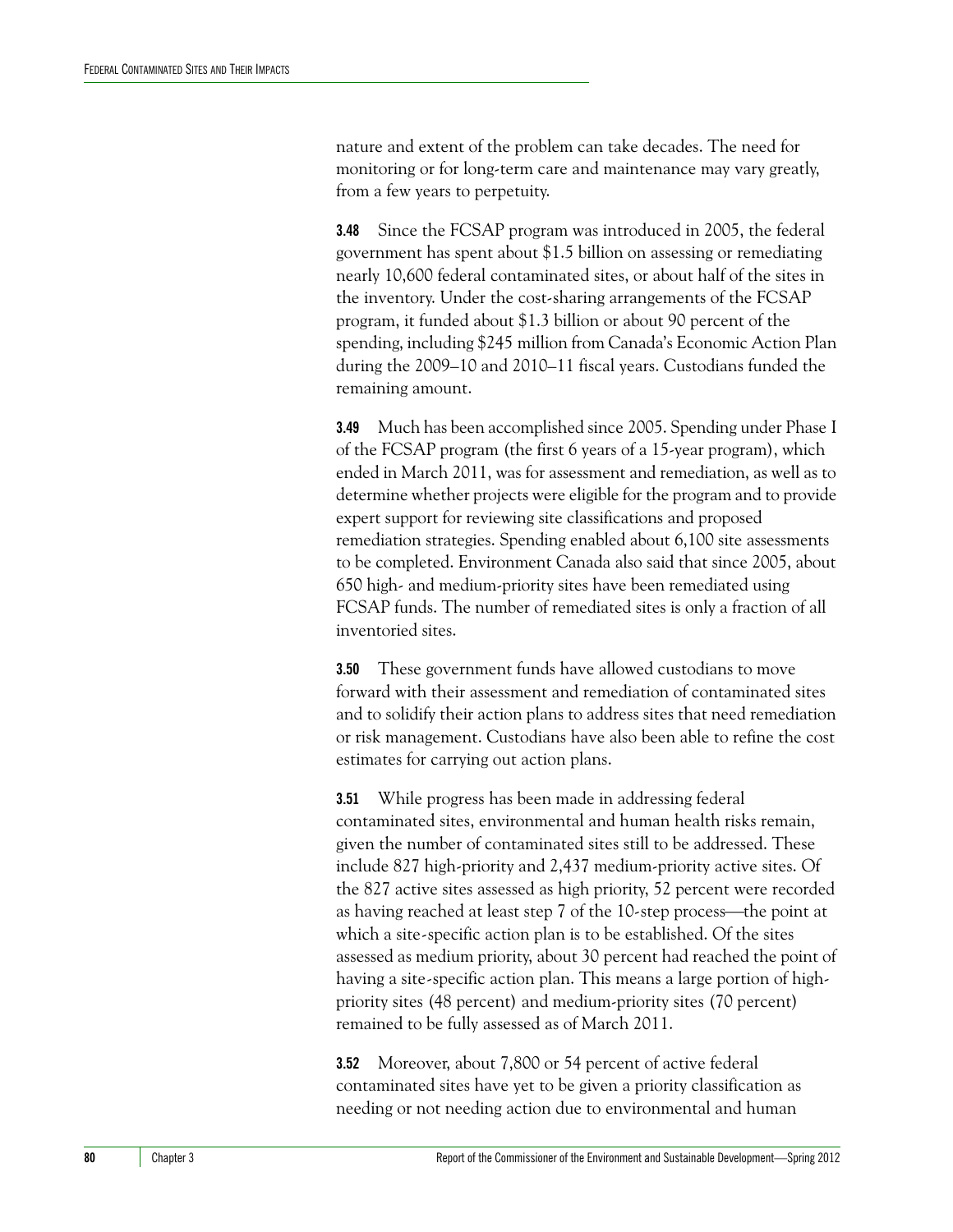health risks. About a further 600 sites have not been assigned a priority due to insufficient information.

**3.53** In summary, while the FCSAP program accelerated assessments, and some 7,400 sites are recorded as closed as of March 2011, a large number of sites had yet to be fully assessed or assigned a priority classification.

# <span id="page-22-0"></span>**The full extent of the government's financial exposure is not known**

**3.54** As part of our audit, we reviewed the progress the government has made in estimating the costs of addressing contaminated sites. Such estimates are a key part of the government's 10-step process.

**3.55** Cost estimates are essential for setting strategies, goals, targets, and budgets and for understanding the financial impacts of remediating sites in the federal inventory. Understanding the cost helps the government make decisions about reducing environmental risks and addressing contaminated sites in a cost-effective way. Site assessments are important for this purpose.

**3.56** We analyzed the Federal Contaminated Sites Inventory to determine the progress the government has made in assessing the sites and identifying costs. Specifically, we looked at where each contaminated site was in the 10-step process and whether the costs for addressing the sites were recorded in the federal inventory.

**3.57** We found that the government does not know the full extent of its financial exposure at this time. The first step in understanding the cost of remediation is to know how much environmental risk there is. However, as Exhibit 3.9 shows, 58 percent of active sites are only at the initial stages of the assessment process. As a result, custodians may not have even a preliminary cost estimate. Our analysis found that about  $11,800$  sites—81 percent of active sites, including 313 highpriority and 1,185 medium-priority sites—do not yet have any cost estimate recorded in the federal inventory.

**3.58** We also noted that only 14 percent of active sites are at step 7 or higher, a point where custodians are expected to have a reasonable estimate of costs for carrying out a remediation plan.

**3.59** Because so many sites are still at the early steps of the process, the government does not have the information it needs to know the cost and the resulting financial liability for federal contaminated sites. The total cost to the government will likely increase over time as more sites are assessed and as action plans, along with cost estimates, are developed and refined.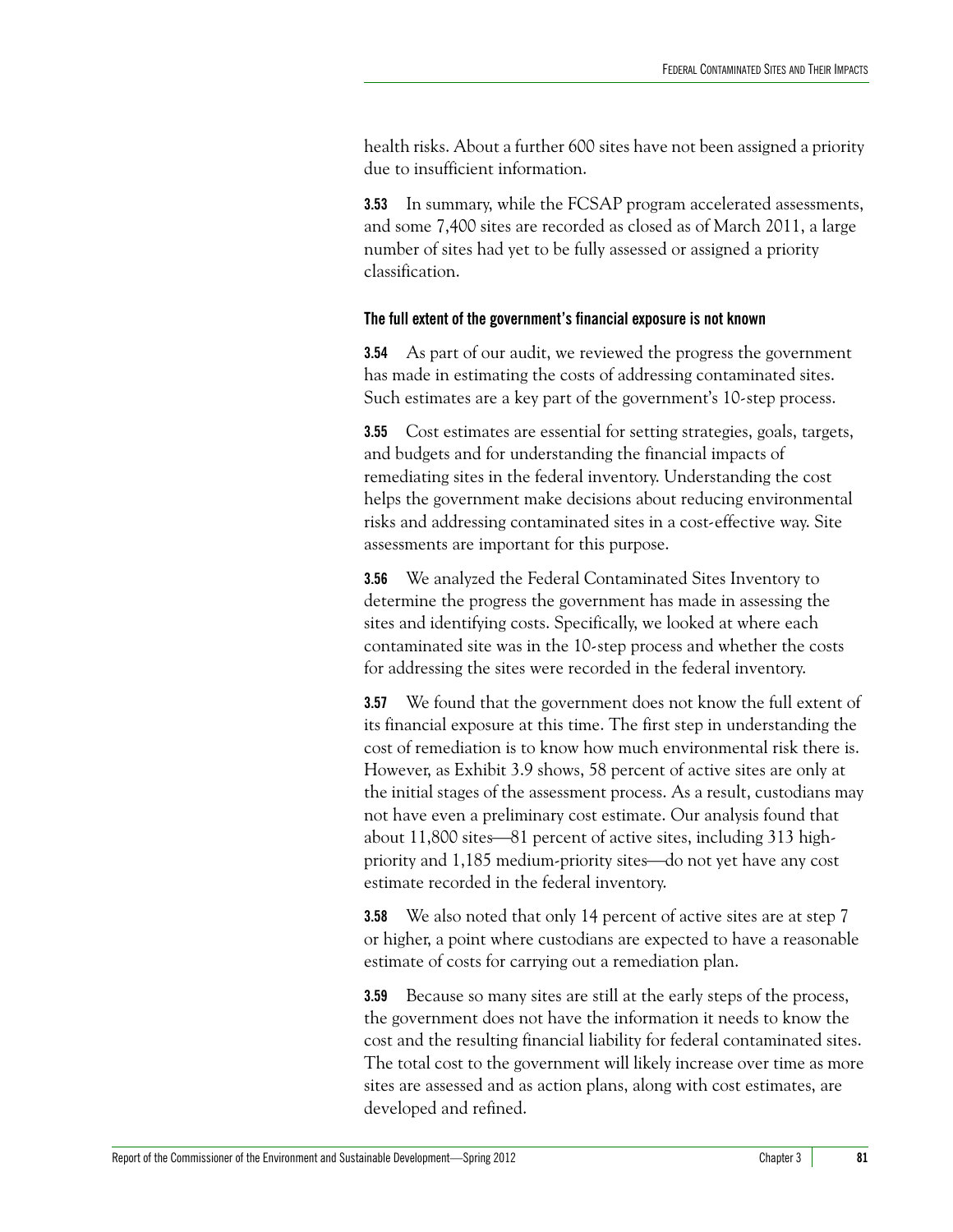**3.60** The pace at which sites will be assessed in the future will depend in part on how much assessment funding custodians receive. The Treasury Board of Canada Secretariat informed us that assessment funding under the FCSAP program will be reduced by 68 percent so more money can be used to remediate known high-priority sites. Unless custodians find additional funds or prioritize sites for assessment, this reduction may slow the pace for determining whether sites are contaminated and for estimating costs for remediation.

**3.61** Costs for implementing a final remediation or risk management plan may be lower or higher than the original cost estimates that were developed in the earlier assessment stages. In the case of larger, complex sites, we noted that final costs can be much higher than original estimates. As shown in Exhibit 3.10, the estimated amount of financial liability remaining for costs on four large sites grew from an estimated  $$732$  million in 2005 to  $$2.4$  billion by March 2011—an increase of about \$1.6 billion over six years.

**3.62** Exhibit 3.10 reveals a clear trend: the estimated financial liability for large, complex sites can rise substantially as a remediation strategy is developed and implemented. Of about 2,200 sites recording a financial liability, 9 percent had an average liability of about



#### **Exhibit 3.10 Estimated financial liabilities for four large, complex sites grew substantially between the 2005–06 and 2010–11 fiscal years**

Source: Data from Federal Contaminated Sites Inventory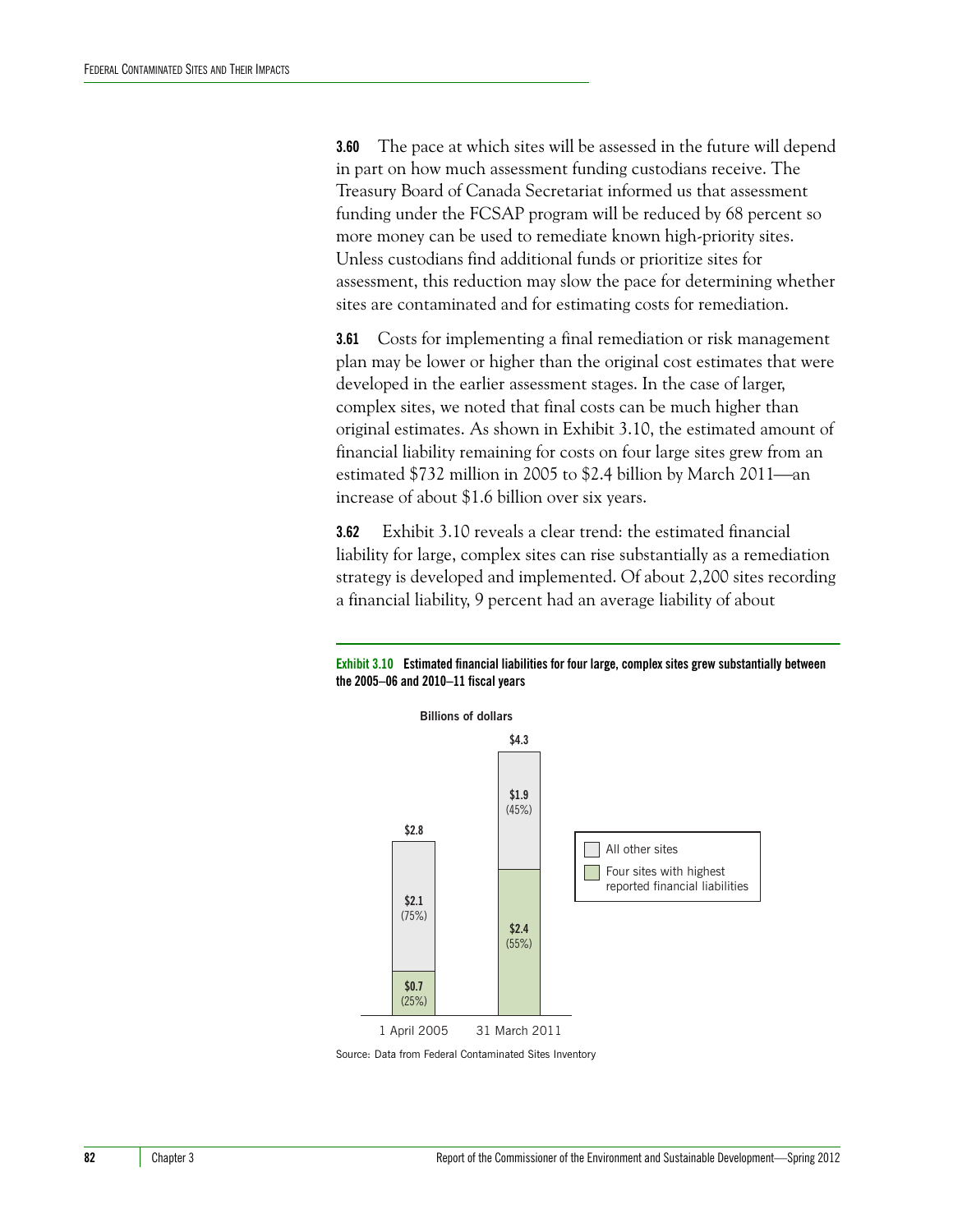\$5 million each, and 90 percent had an average reported liability of less than \$1 million each. Even for smaller sites, cost estimates can increase as sites progress through the 10-step process.

**3.63** Exhibit 3.11 sets out details about the four contaminated sites listed in the Federal Contaminated Sites Inventory that have the highest recorded financial liabilities.

**3.64** Since 58 percent of active sites have not moved beyond the first 3 steps of the 10-step process, the environmental and financial impacts of federal contaminated sites are not fully known, nor is it easy to know how much funding is needed to address these sites.

**3.65** We noted that the total estimated financial liabilities for federal contaminated sites is about \$500 million higher than the amount of dedicated funding remaining under the FCSAP program. This shortfall does not include \$1 billion of contingent liabilities (potential additional costs) or any future cost increases from new or updated site assessments and cost estimations. Without enough dedicated funding, many federal contaminated sites may not be assessed, remediated, or risk managed.

**3.66** Given a risk of financial shortfall, and given that the FCSAP program does not deal with all contaminated sites and that many sites have yet to be assessed or prioritized for action, we looked to see if a consolidated strategy and plan was in place for all federal contaminated sites. We did not find such a strategy and plan in place during the period covered by our audit.

**3.67** However, we found that individual custodians that seek FCSAP program funding must prepare, every year, a three-year contaminated sites management plan for their participation in the FCSAP program. These plans, which are submitted to the Treasury Board of Canada Secretariat, variously set out activity targets, annual expenditures, remaining challenges, and mitigation strategies. While these plans provide useful information on individual custodians, they are not a strategy and plan for the Federal Contaminated Sites Inventory as a whole.

**3.68** For the first six years of the FCSAP program, an overall performance measurement strategy and plan were not in place. However, as we were completing this report, management approved a final performance measurement strategy in January 2012. This strategy is to be implemented over the next few years.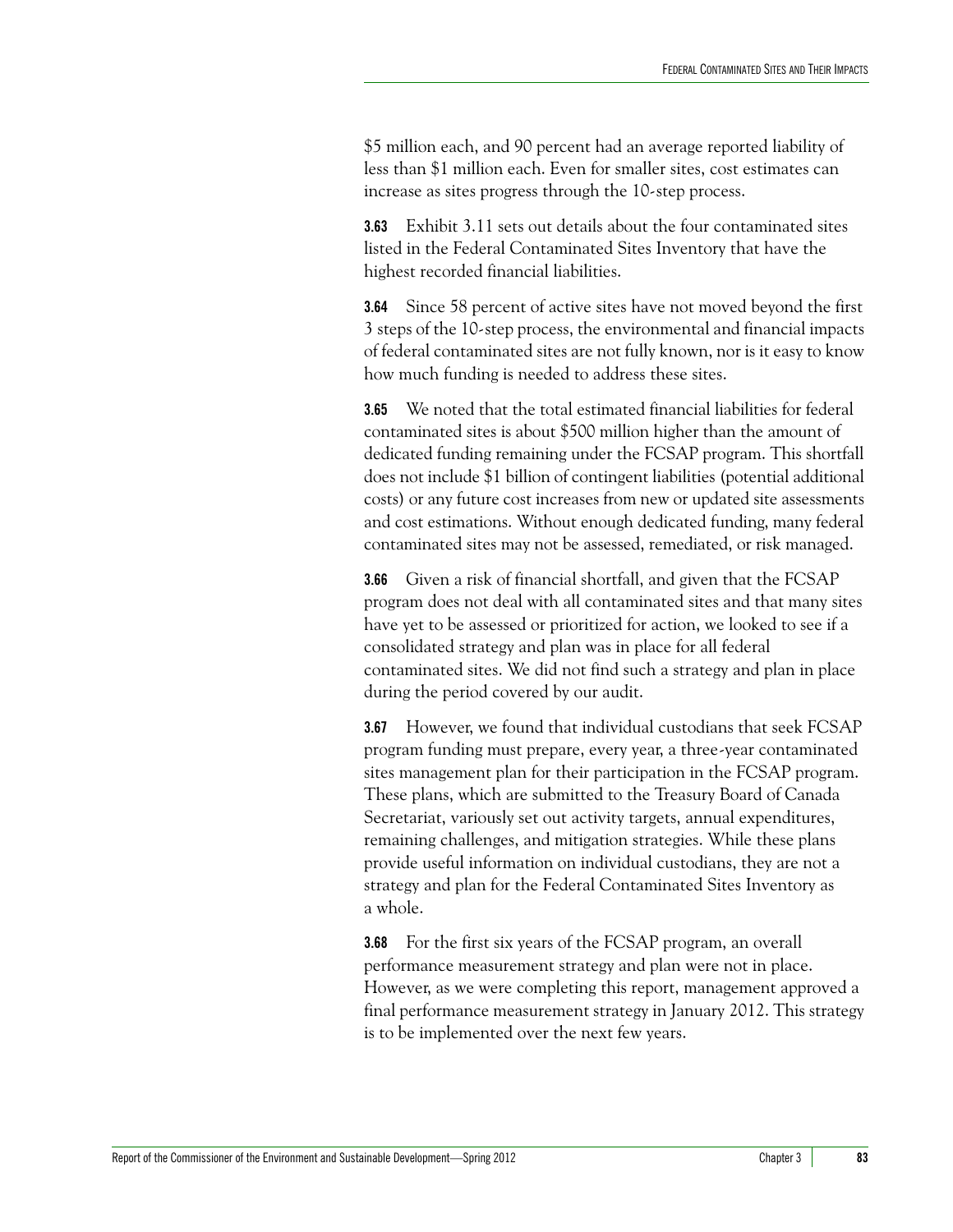#### **Exhibit 3.11 The four contaminated sites in the federal inventory with the highest reported financial liabilities**

| <b>Contaminated site</b>                                           | Situation in 2010-11                                                                                                                                                                                                                                                                                                |
|--------------------------------------------------------------------|---------------------------------------------------------------------------------------------------------------------------------------------------------------------------------------------------------------------------------------------------------------------------------------------------------------------|
| Port Hope Area                                                     | Property name and location: Port Hope Area Contaminated Sites, Ontario                                                                                                                                                                                                                                              |
|                                                                    | Classification and last step completed: Class 2-medium priority for action; at step 7,<br>remediation strategy.                                                                                                                                                                                                     |
|                                                                    | Responsibility: Natural Resources Canada accepted responsibility to manage.                                                                                                                                                                                                                                         |
|                                                                    | Estimated liability: Protected information. Funded through the Port Hope Area<br>Initiative.                                                                                                                                                                                                                        |
|                                                                    | Reason for involvement: Contamination of lands by former Crown corporation for<br>which the federal government has accepted financial responsibility.                                                                                                                                                               |
|                                                                    | Issues: Estimated 1,380,000 cubic metres of low-level radioactive waste on these<br>sites.                                                                                                                                                                                                                          |
| Photo: The Port Hope Community Health<br><b>Concerns Committee</b> | <b>Closure objectives:</b> Containment of radioactive wastes in above ground engineered<br>facility.                                                                                                                                                                                                                |
|                                                                    | Contaminants: Low-level radioactive waste radium 226, uranium, and arsenic.                                                                                                                                                                                                                                         |
| <b>Welcome Waste Management Facility</b>                           | Property name and location: Welcome Waste Management Facility (Port Hope,<br>Ontario)                                                                                                                                                                                                                               |
|                                                                    | Classification and last step completed: Class 2-medium priority for action; at step 7,<br>remediation strategy.                                                                                                                                                                                                     |
|                                                                    | <b>Custodian: Natural Resources Canada</b>                                                                                                                                                                                                                                                                          |
|                                                                    | Estimated liability: Protected information. Funded through the Port Hope Area<br>Initiative.                                                                                                                                                                                                                        |
|                                                                    | Reason for involvement: Contamination from former Crown corporation and<br>contractual obligation.                                                                                                                                                                                                                  |
|                                                                    | <b>Issues:</b> Estimated 620,000 cubic metres of low-level radioactive waste.                                                                                                                                                                                                                                       |
| Photo: Port Hope Area Initiative website                           | <b>Closure objectives:</b> Containment of radioactive wastes in above ground engineered<br>facility and operation of treatment ponds and effluent discharge.                                                                                                                                                        |
|                                                                    | Contaminants: Low-level radioactive waste radium 226, uranium, and arsenic.                                                                                                                                                                                                                                         |
| <b>Faro Mine</b>                                                   | Property name and location: Faro Mine (Yukon)                                                                                                                                                                                                                                                                       |
|                                                                    | Classification and last step completed: Class 1-action required; at step 7,<br>remediation strategy.                                                                                                                                                                                                                |
|                                                                    | Custodian: Aboriginal Affairs and Northern Development Canada (Northern Affairs<br>Program)                                                                                                                                                                                                                         |
|                                                                    | <b>Estimated liability: Protected information</b>                                                                                                                                                                                                                                                                   |
| Photo: 2008 Status Report of the Commissioner of                   | Reason for involvement: Former owner bankrupt-federal government assumed<br>liability.                                                                                                                                                                                                                              |
|                                                                    | Issues: Estimated 64,000 hectares of contaminated soil and groundwater on this site.<br>Leaching of acids and metals into groundwater and surface water; long-term treatment<br>of contaminated water (at least 100 years) and sludge, and potential physical<br>instability of tailings dams and waste rock dumps. |
| the Environment and Sustainable<br>Development, Chapter 3          | Closure objectives: Constructing soil covers over waste sites (over 5 km squared),<br>long-term treatment of contaminated groundwater, demolition of buildings, and site<br>cleanup.                                                                                                                                |
|                                                                    | Contaminants: Petroleum hydrocarbons (soil); metal, metalloid, and organometallics.                                                                                                                                                                                                                                 |
|                                                                    |                                                                                                                                                                                                                                                                                                                     |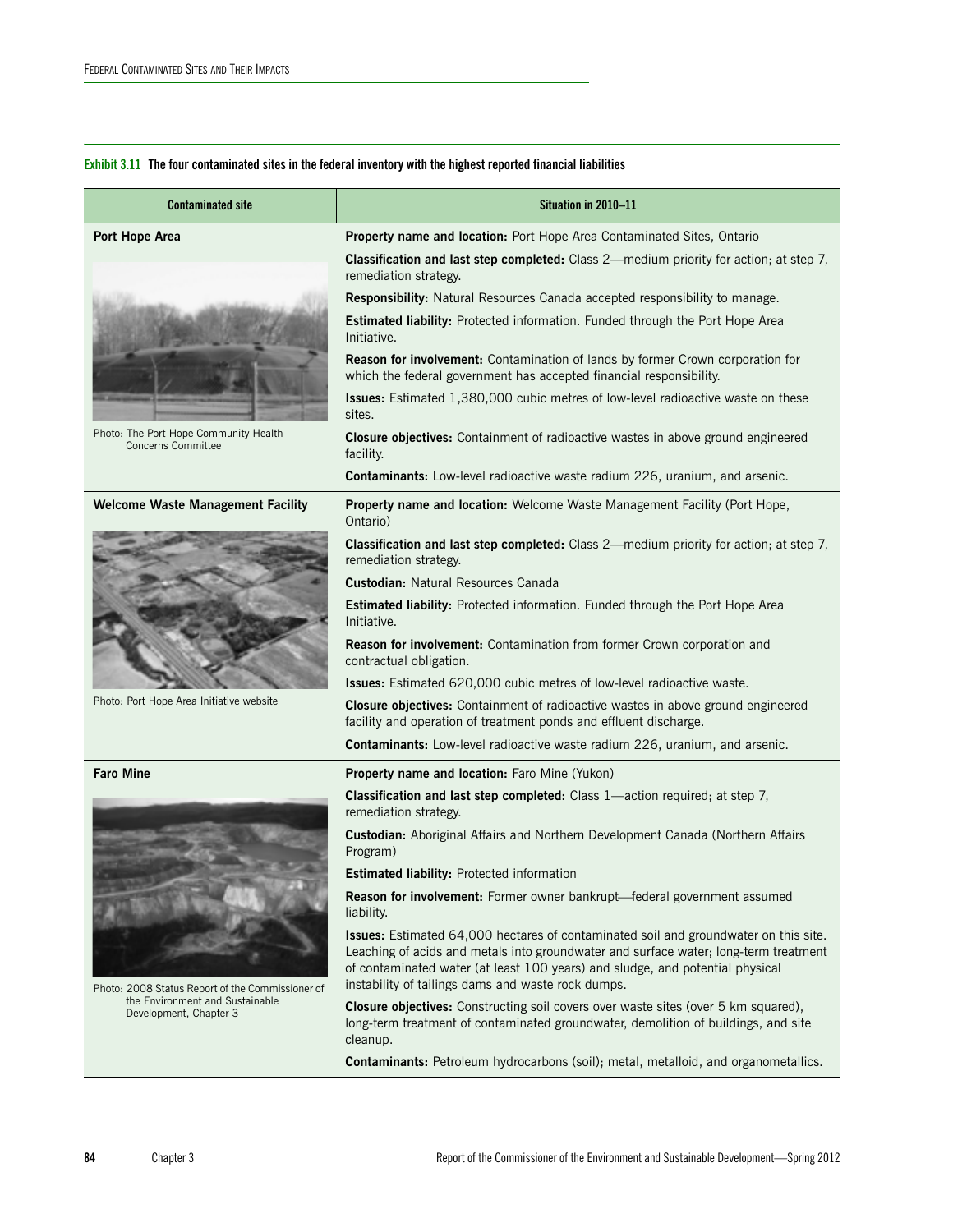| <b>Contaminated site</b> | Situation in 2010-11                                                                                                                                                                                                                                                             |
|--------------------------|----------------------------------------------------------------------------------------------------------------------------------------------------------------------------------------------------------------------------------------------------------------------------------|
| <b>Giant Mine</b>        | <b>Property name and location:</b> Giant Mine (Yellowknife, Northwest Territories)                                                                                                                                                                                               |
|                          | <b>Classification and last step completed:</b> Class 1—action required; at step 7,<br>remediation strategy.                                                                                                                                                                      |
|                          | <b>Custodian:</b> Aboriginal Affairs and Northern Development Canada (Northern Affairs<br>Program)                                                                                                                                                                               |
|                          | <b>Estimated liability:</b> Protected information                                                                                                                                                                                                                                |
|                          | <b>Reason for involvement:</b> Former owner bankrupt; federal government assumed liability.                                                                                                                                                                                      |
|                          | <b>Issues:</b> 237,000 tonnes of arsenic trioxide dust stored in 15 underground chambers;<br>16,000,000 tonnes of tailings, which is also arsenic rich; three large tailings ponds<br>that require water treatment and discharge; and eight open pits, with 35 mine<br>openings. |
|                          | <b>Closure objectives:</b> Perpetual $(100 + \text{years})$ freezing of arsenic trioxide and<br>contaminated soil to prevent release; treating and discharging water from tailings<br>ponds; and covering tailings and open pits.                                                |
|                          | <b>Contaminants:</b> Petroleum hydrocarbons (soil); metal, metalloid, and organometallics.                                                                                                                                                                                       |

**Exhibit 3.11 The four contaminated sites in the federal inventory with the highest reported financial liabilities (continued)**

**3.69 Recommendation.** In collaboration with custodians and the Treasury Board of Canada Secretariat, Environment Canada should conduct an integrated risk review of federal contaminated sites. Based on this review and determination of priorities, a consolidated plan should be developed by Environment Canada to ensure that inventoried sites are satisfactorily addressed within specified time frames and in accordance with established requirements.

**Environment Canada's response.** Agreed in principle. As the Secretariat of the Federal Contaminated Sites Action Plan program, Environment Canada has already conducted an integrated risk review of federal contaminated sites as part of the program's renewal, in collaboration with custodian organizations and Treasury Board of Canada Secretariat. As a result of the review, a consolidated plan that included all custodian departments was developed and approved by Cabinet for the second phase of the Federal Contaminated Sites Action Plan, which began in 2011–12. The plan directs funding to the highest priority federal contaminated sites within approved resources available under the program.

As Secretariat, Environment Canada administers and coordinates the Federal Contaminated Sites Action Plan across the federal government. However, the responsibility for managing contaminated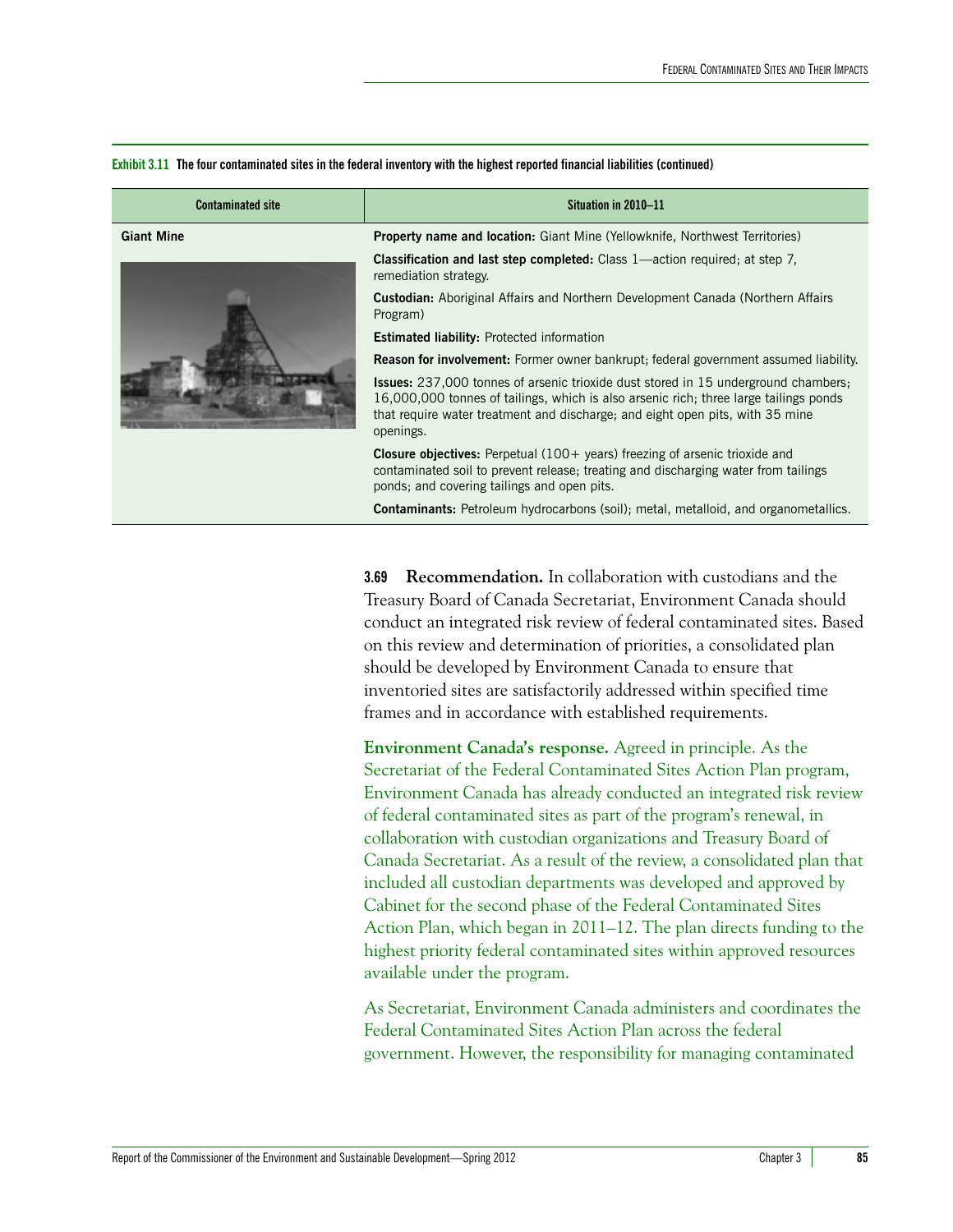sites, as well as ensuring that they are addressed within the plan time frames and approved resources available under the program, rests with each custodian organization.

**Treasury Board of Canada Secretariat's response.** Agreed in principle. As indicated by Environment Canada, the integrated risk review of federal contaminated sites was undertaken, priorities were established, and a consolidated plan was developed and approved by Cabinet for the second phase of the Federal Contaminated Sites Action Plan, which began in 2011–12. The Treasury Board of Canada Secretariat (TBS) provided data from the Federal Contaminated Sites Inventory to support the integrated risk review. TBS also notes that the responsibility to ensure inventoried sites are addressed within the plan time frames and within the approved resources available under the program rests with each custodian organization.

**Aboriginal Affairs and Northern Development Canada's response.**  Agreed. The Department supports sound risk management and will continue to monitor and manage the sites under its authority with a view to updating the Department's Federal Contaminated Sites Action Plan (FCSAP) management plan on an annual basis. We will also support Environment Canada in its response to the recommendation.

**Fisheries and Oceans Canada's response.** Agreed. The Department agrees, with the caveat that the plan must be developed on the basis of available resources. We will support Environment Canada and the Treasury Board of Canada Secretariat to implement the recommendation.

**Natural Resources Canada's response.** Agreed. As a custodian, Natural Resources Canada concurs with and supports Environment Canada's response.

## <span id="page-27-0"></span>**Management and accountability Appropriate management practices are in place, but improvements are needed**

<span id="page-27-1"></span>**3.70** As part of our audit, we examined whether arrangements had been put in place to provide strategic direction to and oversight of the management, monitoring, and remediation of contaminated sites. We expected that the government would have created mechanisms to provide strategic direction to manage contaminated sites, including how risk is monitored and assessed, how performance targets are set, and how progress is measured.

**3.71** Such arrangements ensure that contaminated sites are identified and are properly assessed for the risks they pose to the health of Canadians and the environment. These arrangements should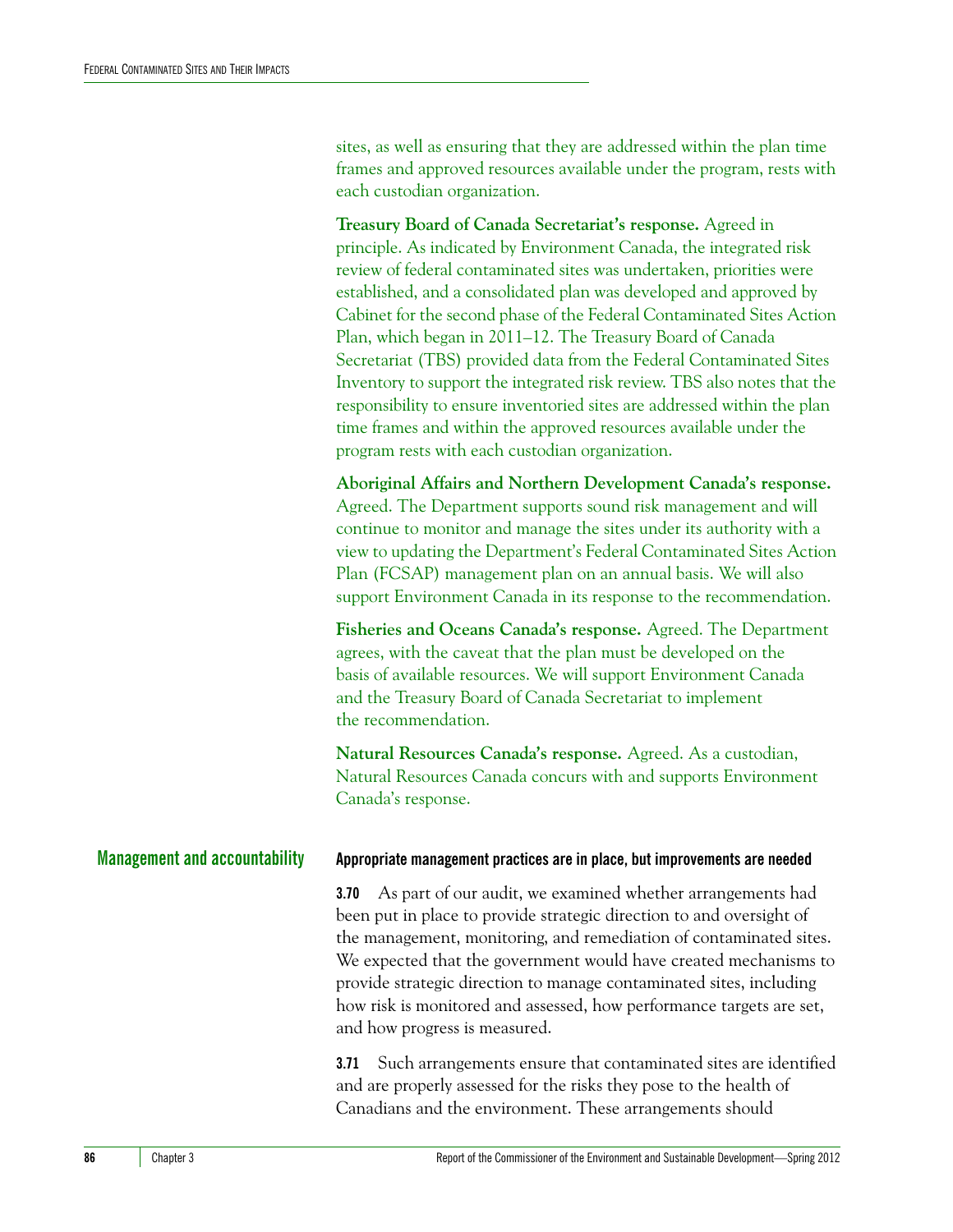emphasize a clear understanding of the financial impacts of addressing contaminated sites and should ensure that decisions are transparent concerning whether to remediate a site and how much remediation to do.

**3.72 Policy framework.** We reviewed the policy framework that provides direction and guidance to departments, looked at whether clear roles and responsibilities had been established, and examined whether the necessary organizational structures had been created to ensure that contaminated sites are managed effectively.

**3.73** Various Treasury Board policies and guidelines on real property, risk, and financial management apply generally to custodians. One policy—the November 2006 Treasury Board Policy on Management of Real Property—specifically refers to contaminated sites; as a principlesbased policy, it makes deputy heads responsible for ensuring that

- **•** known and suspected contaminated sites are assessed and classified, and risk management principles are applied to decide on the most appropriate and cost-effective course of action for each site;
- **•** priority is given to sites posing the highest risk to human health and the environment;
- **•** management activities (including remediation) are undertaken to the extent required for current or intended federal use and are guided by standards endorsed by the Canadian Council of Ministers of the Environment; and
- **•** the costs of managing contamination caused by others must be recovered, when economically feasible.

**3.74** This administrative policy allows individual custodians to be flexible and to make their own decisions when managing contaminated sites, whether they will be remediated or addressed in some other way. The policy, which applies to all federal contaminated sites no matter where they are located, is scheduled for review. The Treasury Board of Canada Secretariat has begun that review process.

# **3.75 Federal Contaminated Sites Action Plan program.**

Environment Canada provides central guidance and coordination for the Federal Contaminated Sites Action Plan (FCSAP) program with support from the Treasury Board of Canada Secretariat. Environment Canada administers this government-wide program through its FCSAP Secretariat.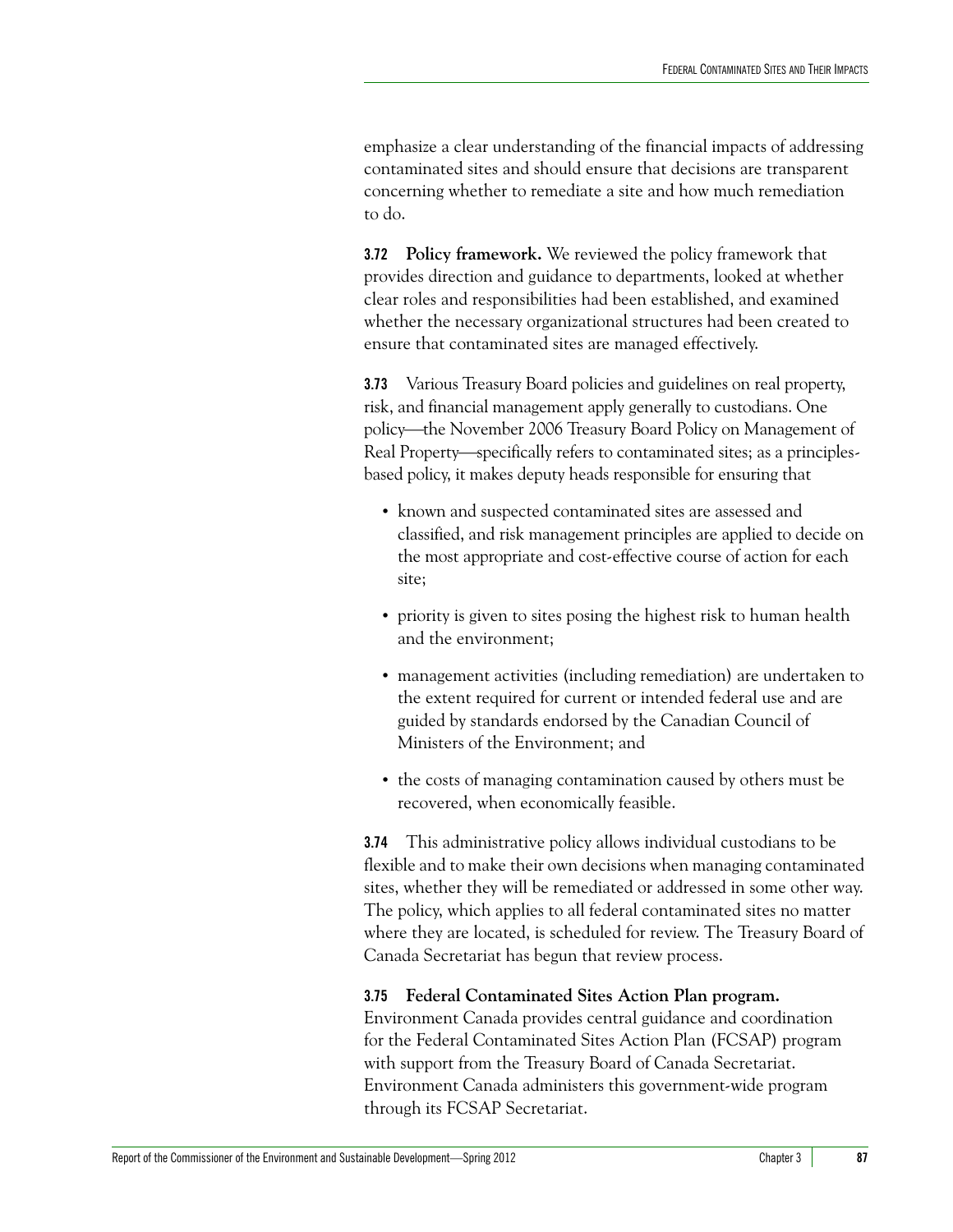**3.76** We noted that a number of governance structures have been put in place for this program. These structures include an Assistant Deputy Minister (ADM) Steering Committee that is jointly chaired by Environment Canada and the Treasury Board of Canada Secretariat. The ADM committee provides policy direction and strategic oversight for the FCSAP program. This committee is supported at the operations level by the Federal Contaminated Sites Director General Committee, which handles operational and tactical issues, provides oversight and direction to the program, and approves priority sites for remediation. We noted also that the FCSAP Secretariat has created various working groups to address specific issues related to managing contaminated sites.

**3.77** We found that the FCSAP Secretariat has issued guidance for helping custodians to manage contaminated sites. An FCSAP guidance manual was issued in 2008; it describes roles and responsibilities, program objectives and eligibility requirements, and the funding approval process. Also, in July 2010, the Treasury Board of Canada Secretariat issued updated guidelines for custodians to use when preparing their individual contaminated sites management plans. The Treasury Board Secretariat also issued a guide for inputting information into the Federal Contaminated Sites Inventory.

**3.78** In 2009, Environment Canada completed a program evaluation of the FCSAP program. At the time of our audit, the Treasury Board of Canada Secretariat and Environment Canada were tracking progress on carrying out recommendations from the program evaluation.

**3.79 Custodial departments.** Individual custodians are responsible for particular contaminated sites within the federal government inventory. For this reason, the management and oversight activities for these federal contaminated sites rest with the individual custodians.

**3.80** Our review in selected custodial departments found that policies and procedures are in place for administering federal contaminated sites. For example, in the 2010–11 fiscal year, Fisheries and Oceans Canada implemented a standard site closure process on a departmentwide basis. Individual custodians are continuing to improve their practices. For example, at the time of our audit, Aboriginal Affairs and Northern Development Canada was developing standard practices for closing sites.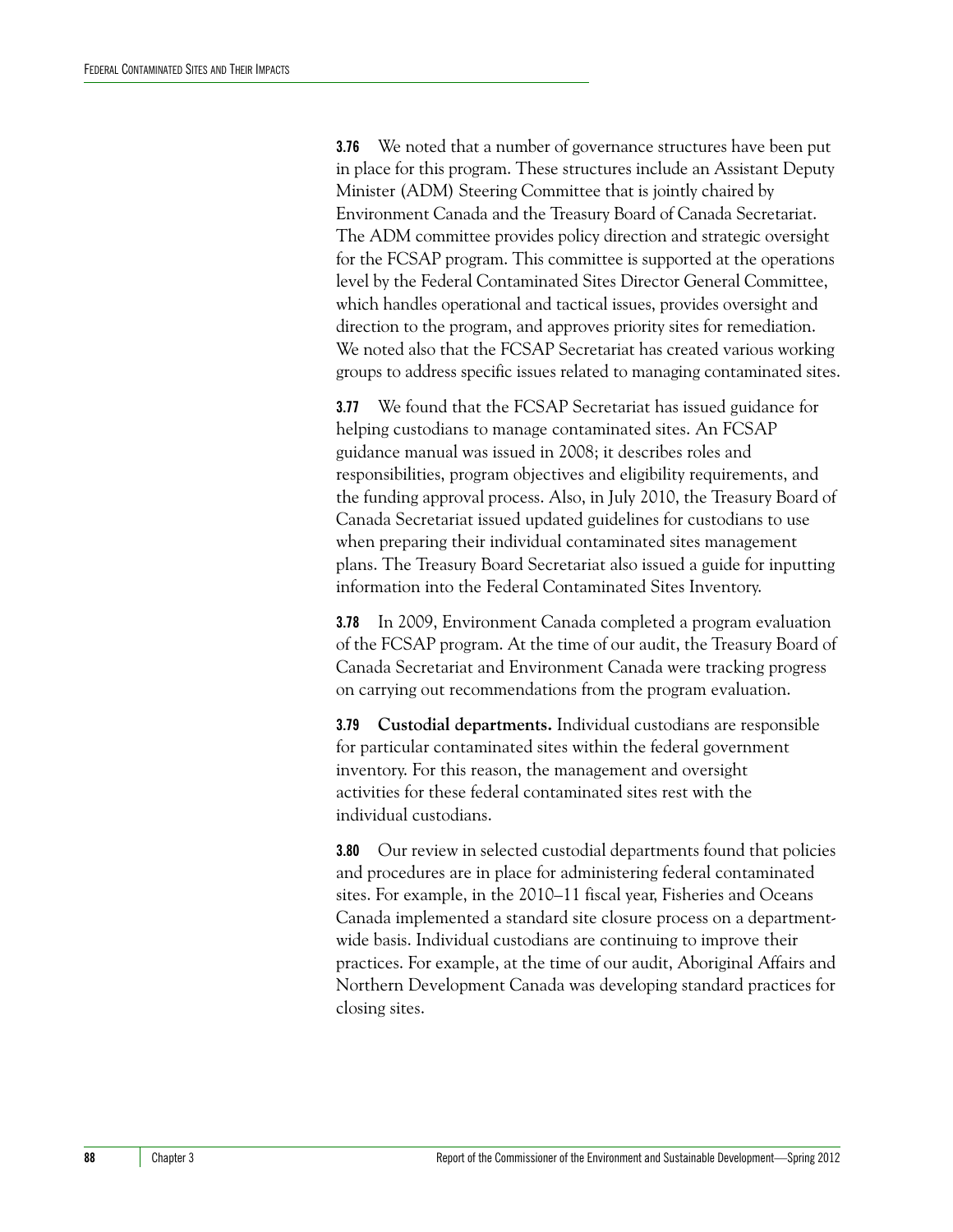**3.81** However, we found three significant system gaps that affect custodians:

- **•** Standardized reporting practices for FCSAP site closures are lacking. These practices are needed to document consistently the decisions made and results achieved, and to support the status of sites as recorded in the federal inventory.
- **•** Integrated information systems for managing contaminated sites are lacking. Information systems require reconciliation between the FCSAP and Federal Contaminated Sites Inventory (FCSI) systems. Also, the FCSI system does not include key management information, such as the total estimated full costs of remediation.
- **•** There is no overall performance measurement and reporting system for the FCSAP program and the sites it supports.

**3.82** Environment Canada and the Treasury Board of Canada Secretariat have recognized that these gaps exist with regard to FCSAP-funded sites for all custodians. Management was taking steps to address the gaps as we were completing this report. As of January 2012, an FCSAP performance measurement strategy was approved. Also, a site closure tool was under development and is expected to be implemented during the 2012–13 fiscal year.

# <span id="page-30-0"></span>**Reporting does not adequately disclose the significance and financial impact of environmental concerns**

**3.83** Our audit also examined whether mechanisms had been put in place to comprehensively measure and report on contaminated sites, to identify the progress being made, and to determine the environmental and financial impacts of these sites.

**3.84 Federal Contaminated Sites Action Plan program.** We found that Environment Canada produces an annual report for the FCSAP program. The reports contain detailed information about program achievements, resources, and expenditures, as well as FCSAP project locations, activity, and progress. These reports do not, however, cover all federal contaminated sites—only those funded by the FCSAP program, about 8,200 of the some 22,000 sites in the Federal Contaminated Sites Inventory. At the time of our audit, annual reports were three years behind schedule. We noted that the FCSAP Secretariat was making efforts to catch up on late annual reports.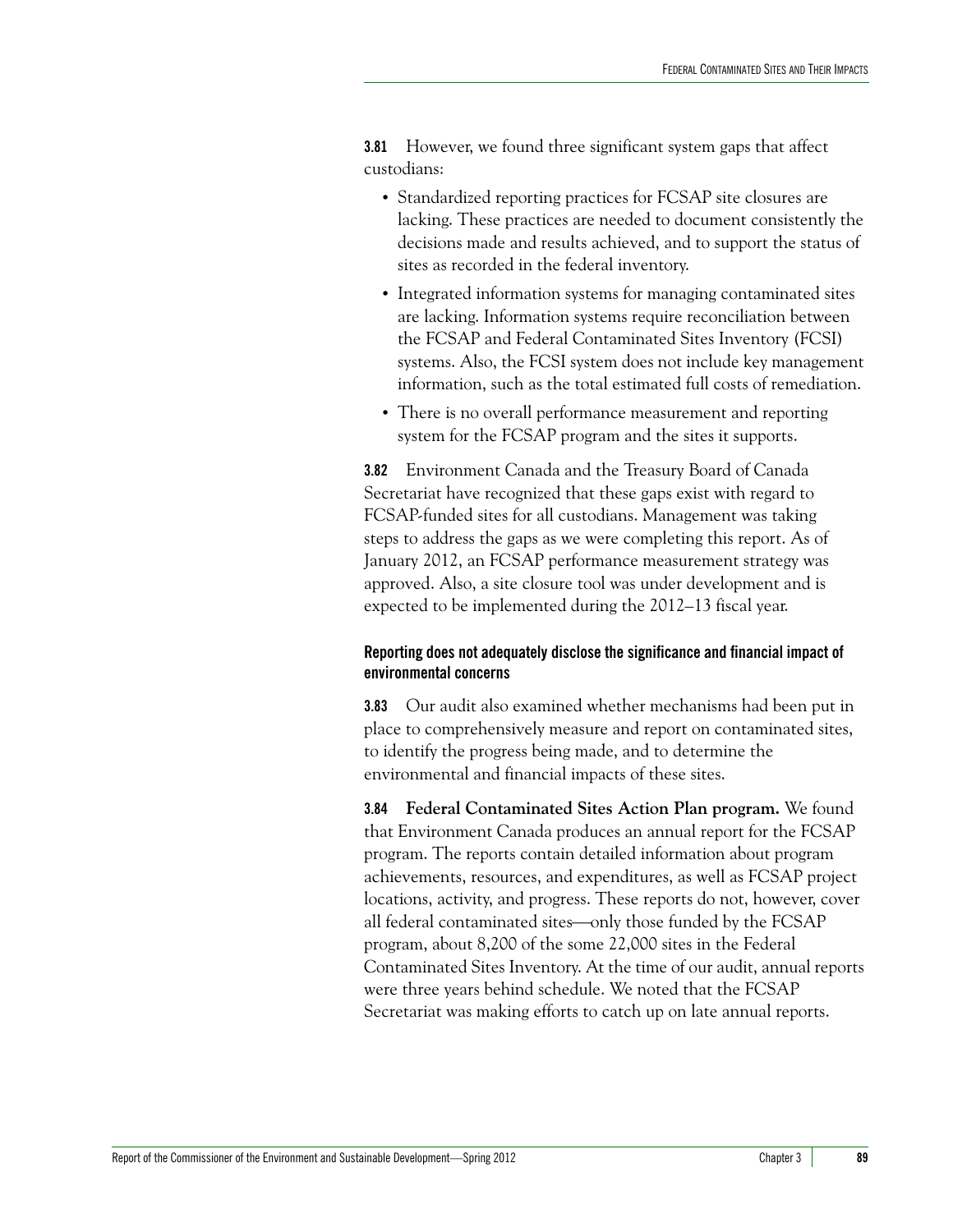**3.85** While annual FCSAP reports are produced for management and are placed on the Government of Canada website for anyone to view, they are not required to be formally tabled in Parliament. Environment Canada also does not include in its annual departmental performance reports to Parliament a cumulative and consolidated summary of progress made to date in addressing federal contaminated sites under the FCSAP program.

**3.86** However, Environment Canada's performance report for 2010–11 contains a link to supplementary tables on "horizontal initiatives." The FCSAP program is one such initiative, but it is not identified as such in the performance report. Unless readers are aware that the FCSAP program is such an initiative, they would not likely follow the link. Certain performance information can be found in the tables. Readers can view, for example, the number of assessments planned and achieved that year by each custodian in the FCSAP program. Environment Canada informed us that the connection between the FCSAP program and the supplementary tables will be made clear in the next departmental performance report.

**3.87 Federal Contaminated Sites Inventory.** We reviewed the federal inventory system to find out what type of information and how much information it contains.

**3.88** The inventory is important because it is intended to keep the Government of Canada, ministers, members of Parliament, and Canadians informed about the state of federal contaminated sites, including their environmental and financial impacts.

**3.89** The content of the federal inventory is available to the public on the website of the Treasury Board of Canada Secretariat. While a lot of information is presented, the listing does not include all sites, since about 1,000 sites are suppressed from public view. The Secretariat told us that this is done for security reasons. Nor does the listing show the total estimated financial liability for addressing a federal contaminated site or the total amounts spent to date. The Secretariat told us that financial liability information for a site is not shown because it has been classified as protected information to avoid compromising contract bidding for project work on federal contaminated sites. Therefore, the total expenditure and remaining financial liability for a given site is not visible to the public.

**3.90 Departmental performance reporting.** Custodian departments present information on contaminated sites to Parliament through their individual annual departmental performance reports. The information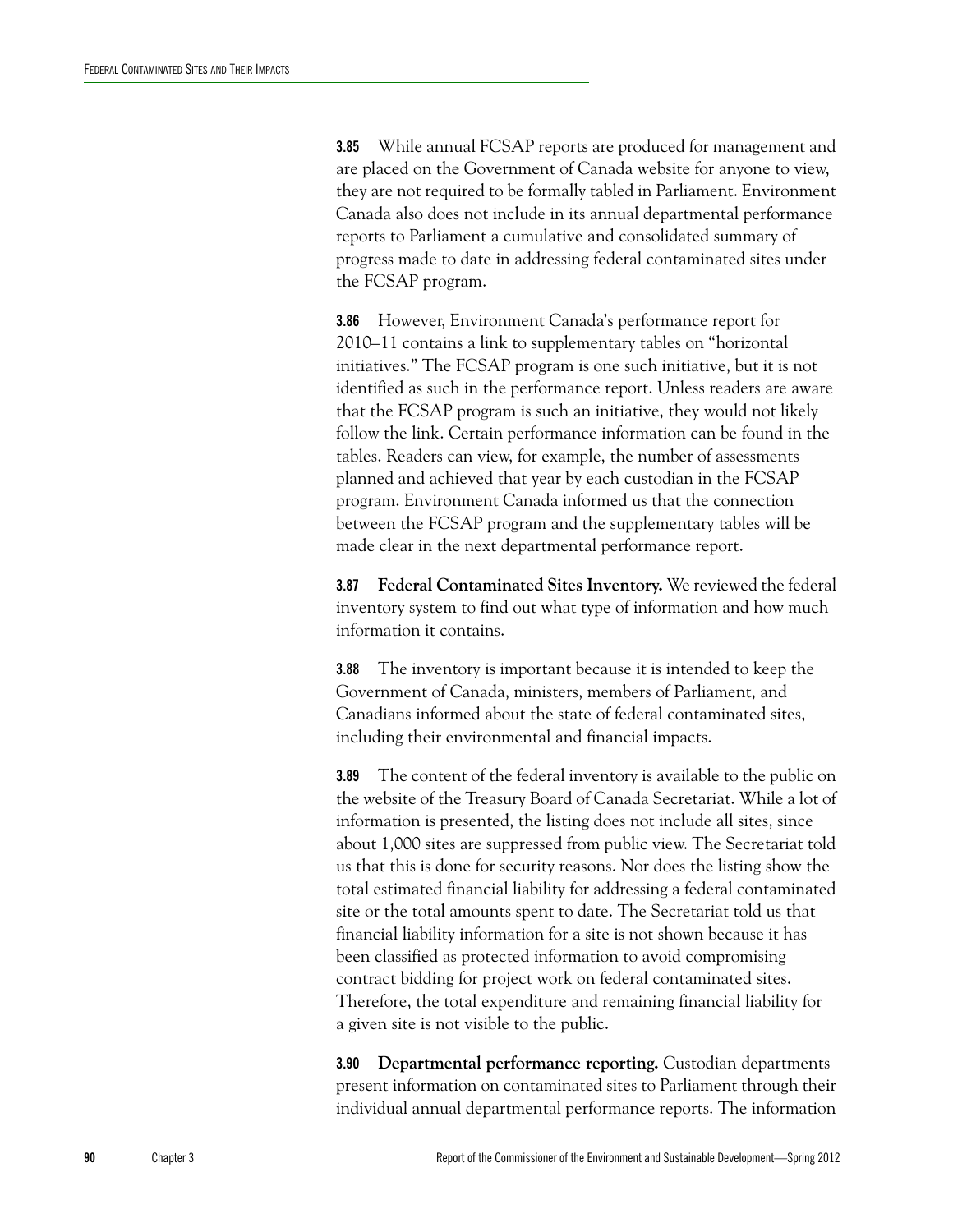presented varies from one custodian to another, and content has not been consistent over the years.

**3.91** In brief, while information can be found in various places, consolidated information on results to date, compared with what was planned, is not available to Parliament or the public.

**3.92** Although information about federal contaminated sites can be found, the problem is disparate information and the lack of clear, consolidated reporting in one place. As a result, it is difficult to find out what progress the government has made to date in addressing federal contaminated sites, to what extent environmental and human health risks have been reduced, and what it has cost taxpayers. Information is not as transparent as it could be.

**3.93 Recommendation.** In collaboration with custodians and the Treasury Board of Canada Secretariat, Environment Canada should periodically issue a publicly available consolidated report on the progress made by the Federal Contaminated Sites Action Plan program in addressing all federal contaminated sites. This report should differentiate between sites covered by the program and not covered by the program.

**Environment Canada's response.** Agree with the intent of this recommendation to improve reporting on federal contaminated sites. Environment Canada, as part of its role as Secretariat for the Federal Contaminated Sites Action Plan (FCSAP) program, and in collaboration with custodians and the Treasury Board of Canada Secretariat, will continue to publish annual reports on progress achieved by the program. Starting with the 2011–12 annual report, reporting will be enhanced by including information about the program's progress in addressing sites in the Federal Contaminated Sites Inventory, with the understanding that the FCSAP program is intended to address the highest priority sites.

**Treasury Board of Canada Secretariat's response.** Agreed. As part of its regular business, the Treasury Board of Canada Secretariat provides data from the Federal Contaminated Sites Inventory for input into the Federal Contaminated Sites Action Plan (FCSAP) annual report prepared by Environment Canada.

**Aboriginal Affairs and Northern Development Canada's response.** Agreed. The Department recognizes the importance of transparency and accountability and will work with Environment Canada on a consolidated report on the progress made by the FCSAP beginning in 2011–12.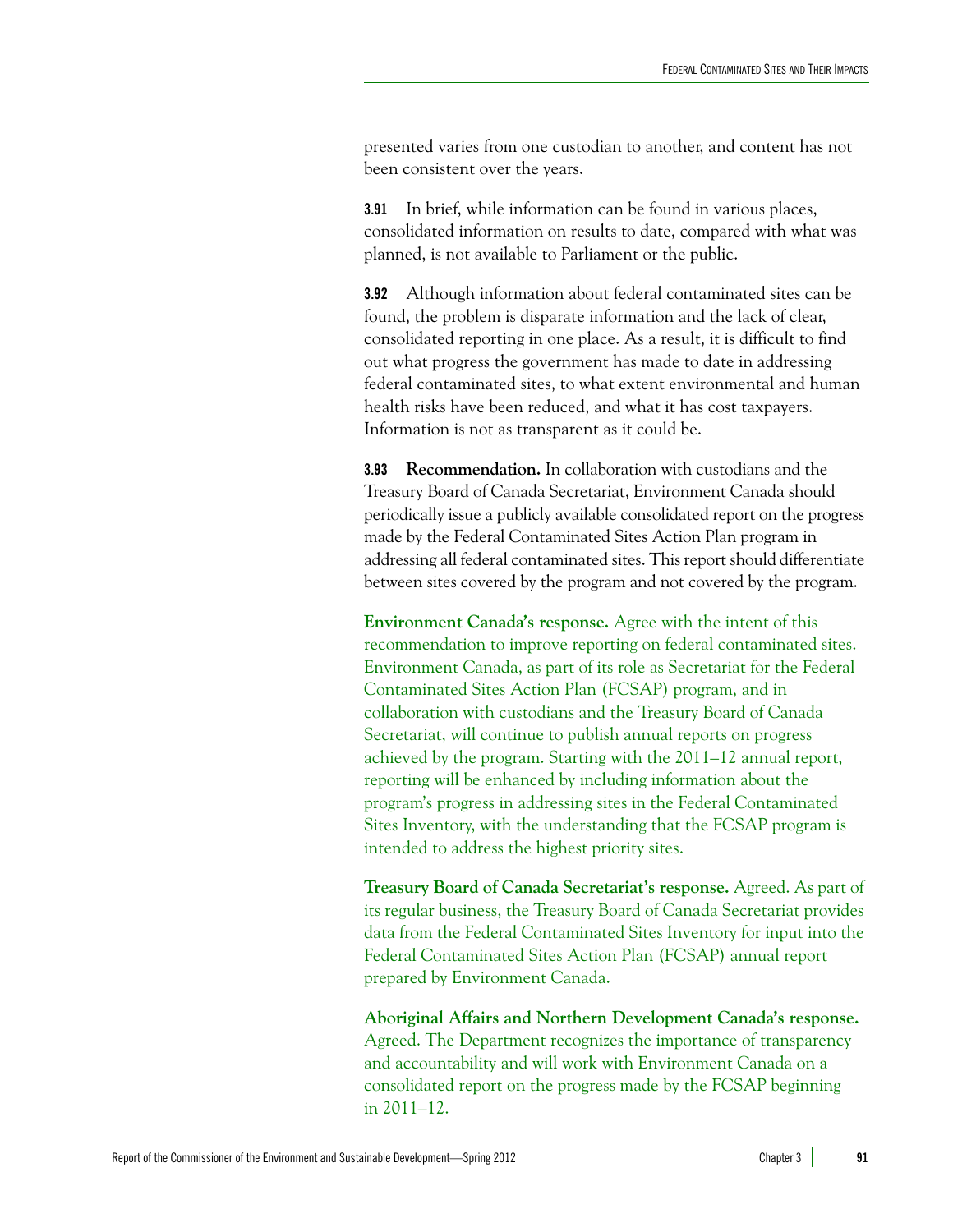**Fisheries and Oceans Canada's response.** Agreed. Fisheries and Oceans Canada will support Environment Canada and the Treasury Board of Canada Secretariat to implement the recommendation.

**Natural Resources Canada's response.** Agreed. As a custodian, Natural Resources Canada concurs with and supports Environment Canada's response.

<span id="page-33-0"></span>**Subsequent events 3.94** The Federal Contaminated Sites Inventory is a live database and can be updated on a daily basis. As we were finalizing this report, the Treasury Board of Canada Secretariat gave us summary inventory data as of 24 January 2012. As of that date, about 9,100 sites were recorded as closed. This means that as of January 2012, about 42 percent of the total federal inventory was recorded as not needing further action. Also, there were about 1,100 fewer active sites at the initial steps of the 10-step process than there were in March 2011. Nearly all sites were closed at step 1 of the process.

# <span id="page-33-1"></span>**Conclusion**

**3.95** The government has put in place systems and processes to assess the risks of contaminated sites, including the current or potential adverse impact of a site on human health and the environment. The government has a process to prioritize sites for action based on the level of concern they pose. However, the system lacks standard closure reporting as well as clear and measurable expectations for what departments with custodial responsibilities for contaminated sites are to accomplish under the Federal Contaminated Sites Action Plan (FCSAP) program, and by when. Management was working on a site closure tool and a performance measurement strategy at the time we were completing this report.

**3.96** Action on federal contaminated sites has increased over the past six years under the FCSAP program. Progress has been made, with about one third of the total federal inventory of contaminated sites recorded as closed and not requiring further action as of March 2011.

**3.97** However, many active sites remain to be remediated. Federal custodians had not begun assessments of about one half of the sites that were active in the federal inventory as of March 2011. As a result, the full extent of risks that federal contaminated sites present to the environment and human health remains unknown. Also, since 81 percent of active sites do not yet have a recorded financial liability, the government cannot know the full extent of the financial impacts of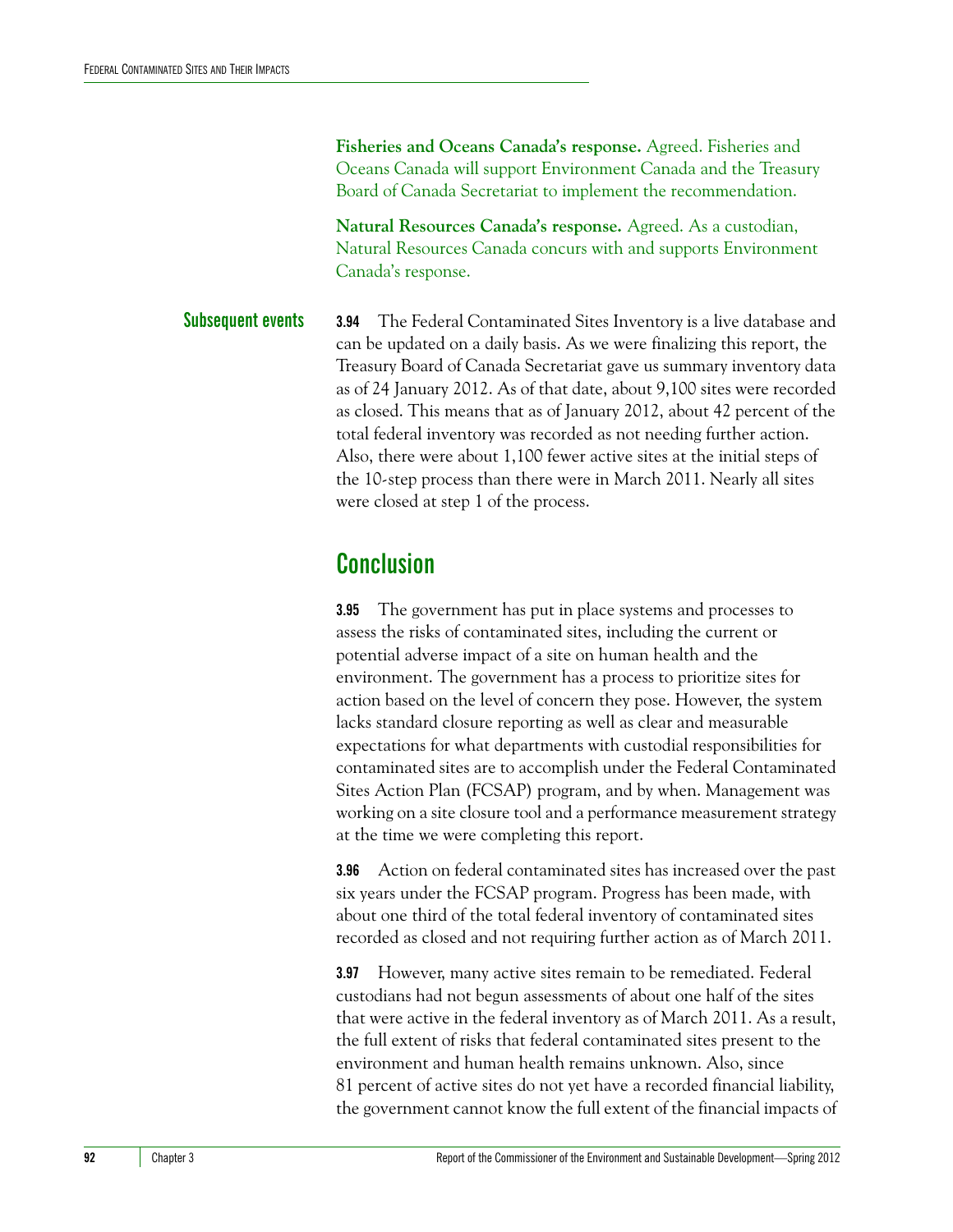federal contaminated sites on the public purse. Since environmental and financial impacts are not fully known, the government has limited information for planning and allocating financial resources.

**3.98** The government has not created a consolidated strategy for ensuring that all federal contaminated sites are adequately addressed. There is a need to assess the risk that financial resources may not be sufficient to achieve planned results.

**3.99** Transparency is limited when it comes to stating what has been accomplished for money spent. While about \$1.5 billion has been spent to address federal contaminated sites, a performance reporting system does not yet exist to connect money spent with results planned and achieved. There is no consolidated Government of Canada report showing progress in terms of total sites remediated, which sites remain contaminated, what it will cost to remediate them, and what the potential consequences are of not taking action. While information can be found in various places, Parliament and Canadians do not receive a clear picture of the status of federal contaminated sites, the progress made to address them, and the cost involved.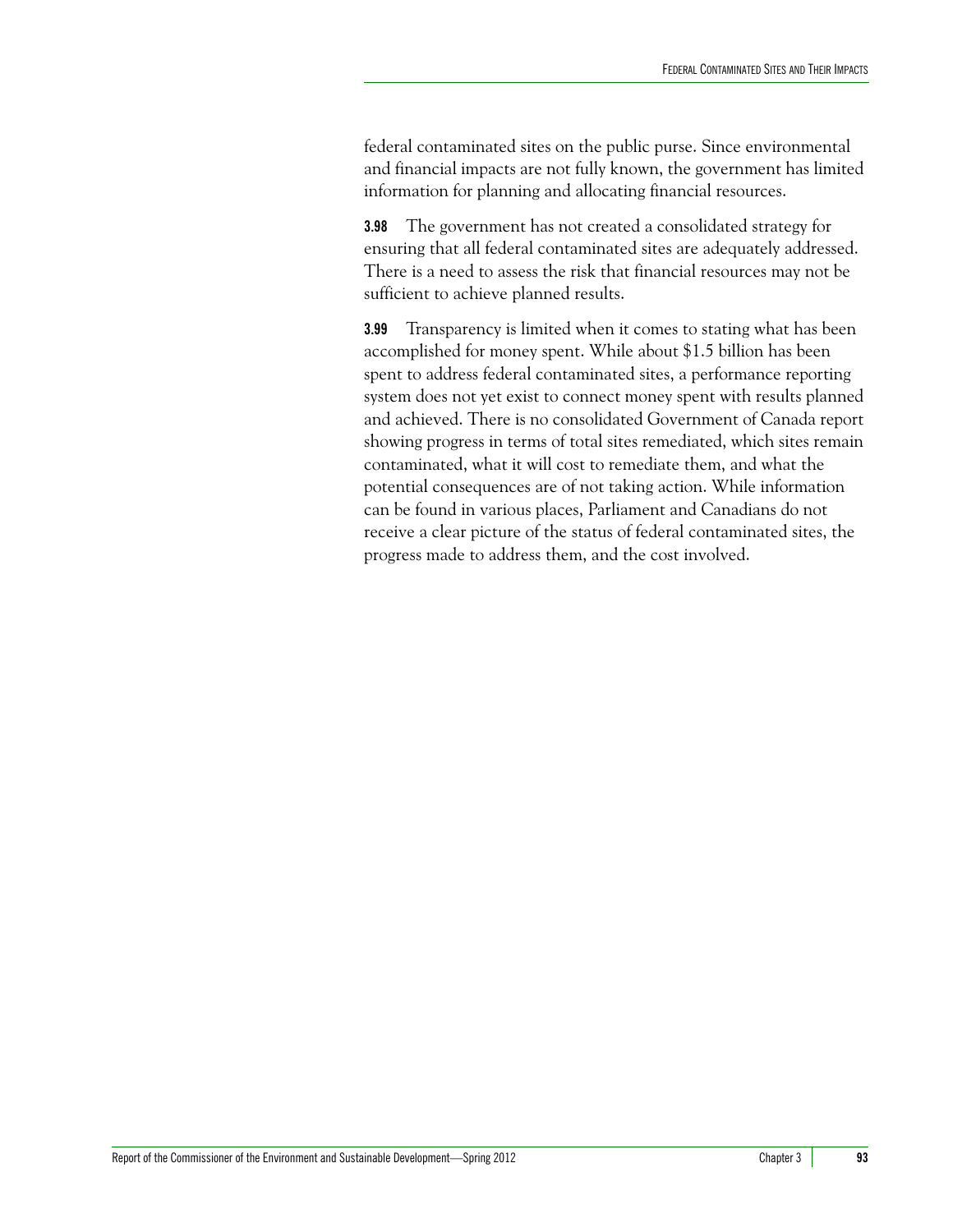# <span id="page-35-0"></span>**About the Audit**

All of the audit work in this chapter was conducted in accordance with the standards for assurance engagements set by The Canadian Institute of Chartered Accountants. While the Office adopts these standards as the minimum requirement for our audits, we also draw upon the standards and practices of other disciplines.

# **Objective**

The objective of the audit was to determine whether federal entities have appropriate systems in place to manage and report the financial impact of environmental damages arising from federal contaminated sites.

The word "systems" is intended to cover structures, policies, processes, procedures, mechanisms, and information for achieving control and accountability. By "environmental damage" we mean actual or potential damage to the environment caused by government or industrial activity, including adverse impacts on land, water, and ecosystems.

# **Scope and Approach**

We examined the data in the Federal Contaminated Sites Inventory, internal departmental documentation, and reports to Parliament on actions taken in managing federal contaminated sites for selected federal entities. We also examined the overall management created to provide strategic direction to and oversight of the administration, monitoring, and remediation of contaminated sites.

The entities examined for the audit were

- **•** Environment Canada,
- **•** Treasury Board of Canada Secretariat,
- **•** Aboriginal Affairs and Northern Development Canada,
- **•** Fisheries and Oceans Canada, and
- **•** Natural Resources Canada.

We did not examine management of the Nuclear Legacy Liabilities Program or shared contaminated sites. We did not visit sites, nor did we conduct detailed file reviews to determine if contaminated sites had been remediated or if sites had been properly closed in the federal inventory.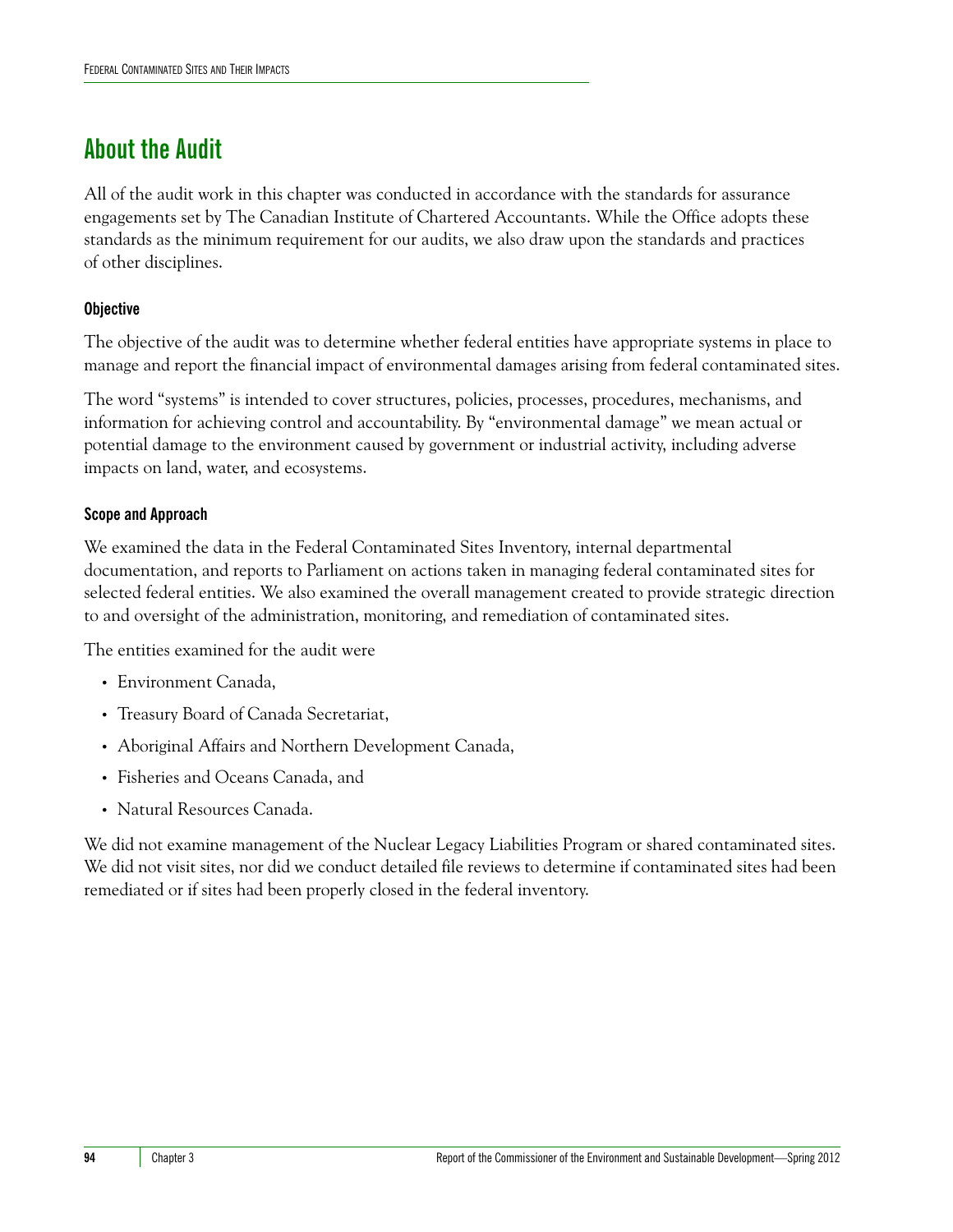### **Criteria**

| <b>Criteria</b>                                                                                                                                                                                                        | <b>Sources</b>                                                                                                                                                                                                 |  |
|------------------------------------------------------------------------------------------------------------------------------------------------------------------------------------------------------------------------|----------------------------------------------------------------------------------------------------------------------------------------------------------------------------------------------------------------|--|
| To determine whether federal entities have appropriate systems in place to manage and report the financial impact<br>of environmental damages arising from federal contaminated sites, we used the following criteria: |                                                                                                                                                                                                                |  |
| Federal entities have processes and procedures in place to<br>identify, assess, and mitigate the financial impact of<br>environmental damage.                                                                          | 1. Canadian Environmental Protection Act, 1999<br>2. Financial Administration Act<br>3. Federal Accountability Act                                                                                             |  |
| (Sources: 2, 7, 9, 10)<br>Risk management procedures include initiation, preliminary<br>analysis, risk estimation, risk evaluation, risk control or<br>mitigation, and action or monitoring.                           | 4. Federal Sustainable Development Act<br>5. Federal Real Property and Federal Immovables Act<br>6. Canadian Environmental Assessment Act<br>7. Policy on Management of Real Property, Treasury Board,<br>2006 |  |
| (Sources: 1, 2, 7, 9, 10, 11, 12, 14)<br>Parliament receives information on the financial impacts<br>associated with environmental damage.<br>(Sources: 1, 11, 12)                                                     | 8. Expenditure Management System, Treasury Board, 1995<br>9. Framework for the Management of Risk, Treasury Board,<br>2010<br>10. CSA Risk Management: Guideline for Decision Makers,                          |  |
| Generic sources for all criteria: 3, 4, 5, 6, 8, 13                                                                                                                                                                    | Canadian Standards Association, 2009<br>11. Policy Framework for Financial Management, Treasury<br>Board, 2010<br>12. Directive on Contingencies, Treasury Board, 2009                                         |  |
|                                                                                                                                                                                                                        | 13. Enterprise Risk Management and Internal Control<br>Frameworks, Committee of Sponsoring Organizations of the<br><b>Treadway Commission</b>                                                                  |  |
|                                                                                                                                                                                                                        | 14. Recommended Principles on Contaminated Sites Liability,<br>Canadian Council of Ministers of the Environment, 2006                                                                                          |  |

Management reviewed and accepted the suitability of the criteria used in the audit.

## **Period covered by the audit**

The audit covered the period between 1 April 2008 and 31 March 2011. Audit work was substantially completed on 6 March 2012.

## **Audit team**

Commissioner of the Environment and Sustainable Development: Scott Vaughan

Senior Principal: Bruce C. Sloan Principal: Trevor R. Shaw Director: Roger Hillier

Erika Boch Jennifer Hum Catherine Johns Johanne Sanschagrin Adrienne Scott

For information, please contact Communications at 613-995-3708 or 1-888-761-5953 (toll-free).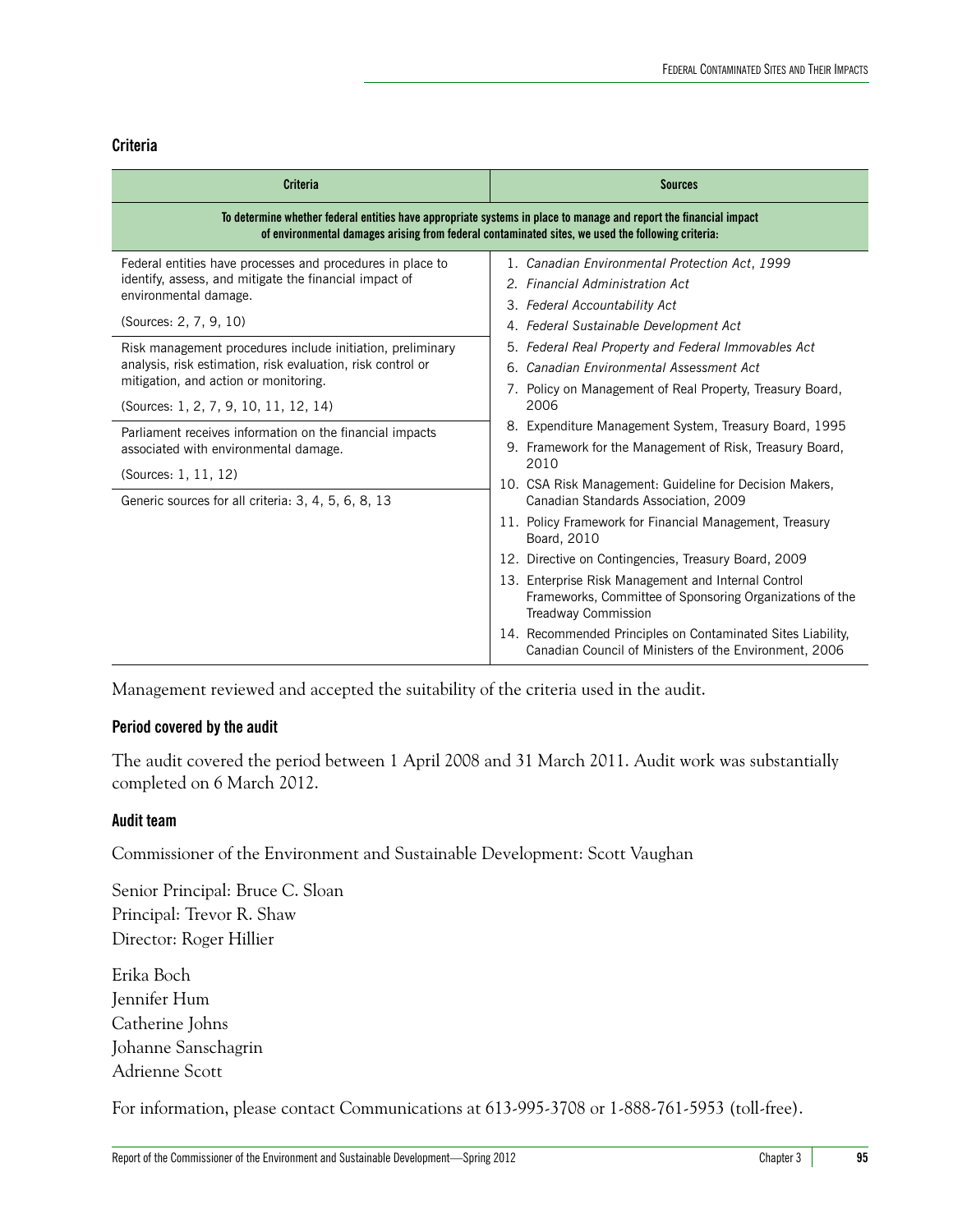# <span id="page-37-1"></span><span id="page-37-0"></span>**Appendix List of recommendations**

The following is a list of recommendations found in Chapter 3. The number in front of the recommendation indicates the paragraph number where it appears in the chapter. The numbers in parentheses indicate the paragraph numbers where the topic is discussed.

### **Recommendation Response**

#### **Financial implications**

**3.69** In collaboration with custodians and the Treasury Board of Canada Secretariat, Environment Canada should conduct an integrated risk review of federal contaminated sites. Based on this review and determination of priorities, a consolidated plan should be developed by Environment Canada to ensure that inventoried sites are satisfactorily addressed within specified time frames and in accordance with established requirements. **(3.54–3.68)**

**Environment Canada's response.** Agreed in principle. As the Secretariat of the Federal Contaminated Sites Action Plan program, Environment Canada has already conducted an integrated risk review of federal contaminated sites as part of the program's renewal, in collaboration with custodian organizations and Treasury Board of Canada Secretariat. As a result of the review, a consolidated plan that included all custodian departments was developed and approved by Cabinet for the second phase of the Federal Contaminated Sites Action Plan, which began in 2011–12. The plan directs funding to the highest priority federal contaminated sites within approved resources available under the program.

As Secretariat, Environment Canada administers and coordinates the Federal Contaminated Sites Action Plan across the federal government. However, the responsibility for managing contaminated sites, as well as ensuring that they are addressed within the plan time frames and approved resources available under the program, rests with each custodian organization.

**Treasury Board of Canada Secretariat's response.** Agreed in principle. As indicated by Environment Canada, the integrated risk review of federal contaminated sites was undertaken, priorities were established, and a consolidated plan was developed and approved by Cabinet for the second phase of the Federal Contaminated Sites Action Plan, which began in 2011–12. The Treasury Board of Canada Secretariat (TBS) provided data from the Federal Contaminated Sites Inventory to support the integrated risk review. TBS also notes that the responsibility to ensure inventoried sites are addressed within the plan time frames and within the approved resources available under the program rests with each custodian organization.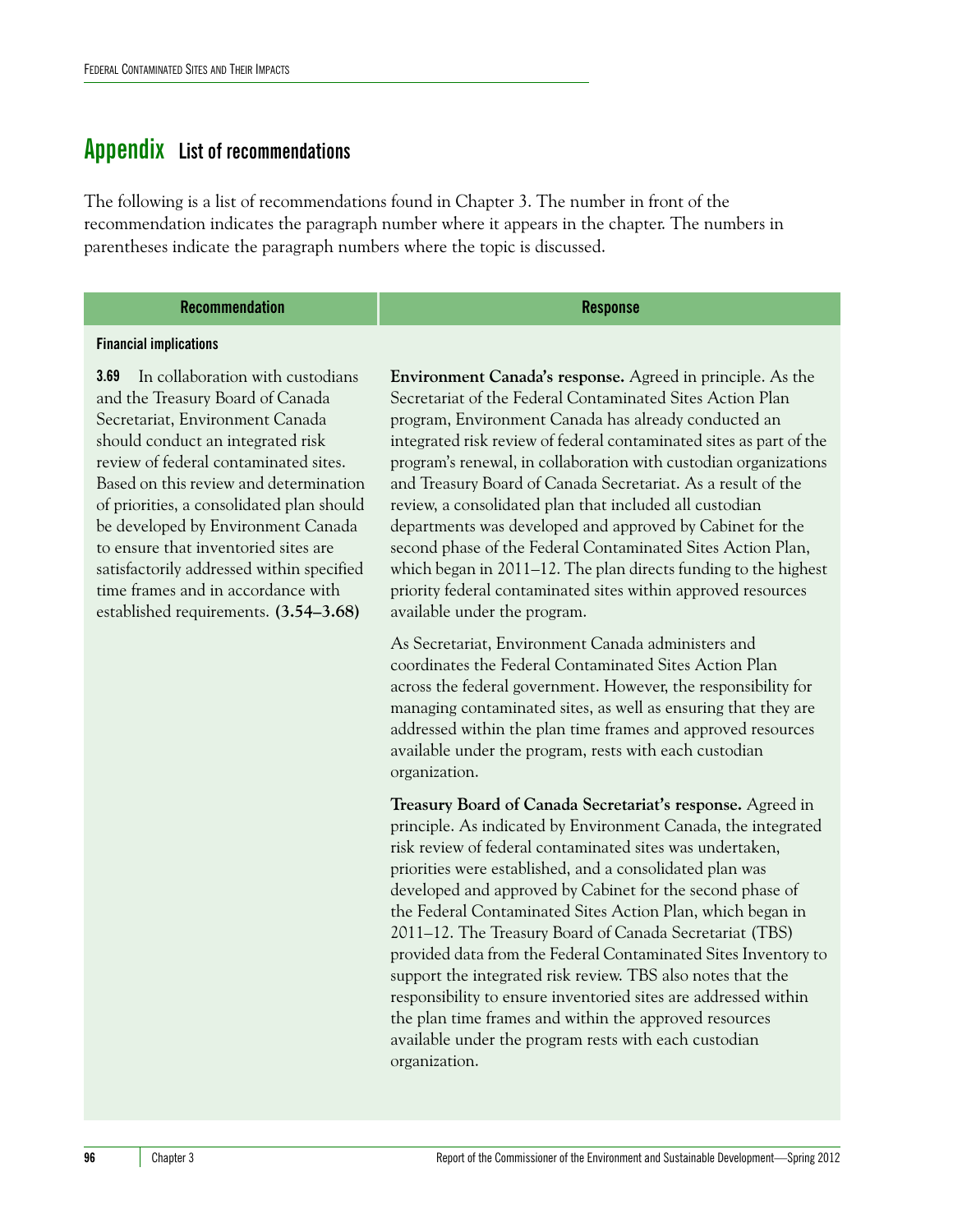| <b>Recommendation</b> | <b>Response</b>                                                                                                                                                                                                                                                                                                                                                                                                         |
|-----------------------|-------------------------------------------------------------------------------------------------------------------------------------------------------------------------------------------------------------------------------------------------------------------------------------------------------------------------------------------------------------------------------------------------------------------------|
|                       | Aboriginal Affairs and Northern Development Canada's<br>response. Agreed. The Department supports sound risk<br>management and will continue to monitor and manage the sites<br>under its authority with a view to updating the Department's<br>Federal Contaminated Sites Action Plan (FCSAP) management<br>plan on an annual basis. We will also support Environment<br>Canada in its response to the recommendation. |
|                       | Fisheries and Oceans Canada's response. Agreed. The<br>Department agrees, with the caveat that the plan must be<br>developed on the basis of available resources. We will support<br>Environment Canada and the Treasury Board of Canada<br>Secretariat to implement the recommendation.                                                                                                                                |
|                       | Natural Resources Canada's response. Agreed. As a custodian,<br>Natural Resources Canada concurs with and supports<br>Environment Canada's response.                                                                                                                                                                                                                                                                    |

### **Management and accountability**

**3.93** In collaboration with custodians and the Treasury Board of Canada Secretariat, Environment Canada should periodically issue a publicly available consolidated report on the progress made by the Federal Contaminated Sites Action Plan program in addressing all federal contaminated sites. This report should differentiate between sites covered by the program and not covered by the program. **(3.83–3.92)**

**Environment Canada's response.** Agree with the intent of this recommendation to improve reporting on federal contaminated sites. Environment Canada, as part of its role as Secretariat for the Federal Contaminated Sites Action Plan (FCSAP) program, and in collaboration with custodians and the Treasury Board of Canada Secretariat, will continue to publish annual reports on progress achieved by the program. Starting with the 2011–12 annual report, reporting will be enhanced by including information about the program's progress in addressing sites in the Federal Contaminated Sites Inventory, with the understanding that the FCSAP program is intended to address the highest priority sites.

**Treasury Board of Canada Secretariat's response.** Agreed. As part of its regular business, the Treasury Board of Canada Secretariat provides data from the Federal Contaminated Sites Inventory for input into the Federal Contaminated Sites Action Plan (FCSAP) annual report prepared by Environment Canada.

**Aboriginal Affairs and Northern Development Canada's response.** Agreed. The Department recognizes the importance of transparency and accountability and will work with Environment Canada on a consolidated report on the progress made by the FCSAP beginning in 2011–12.